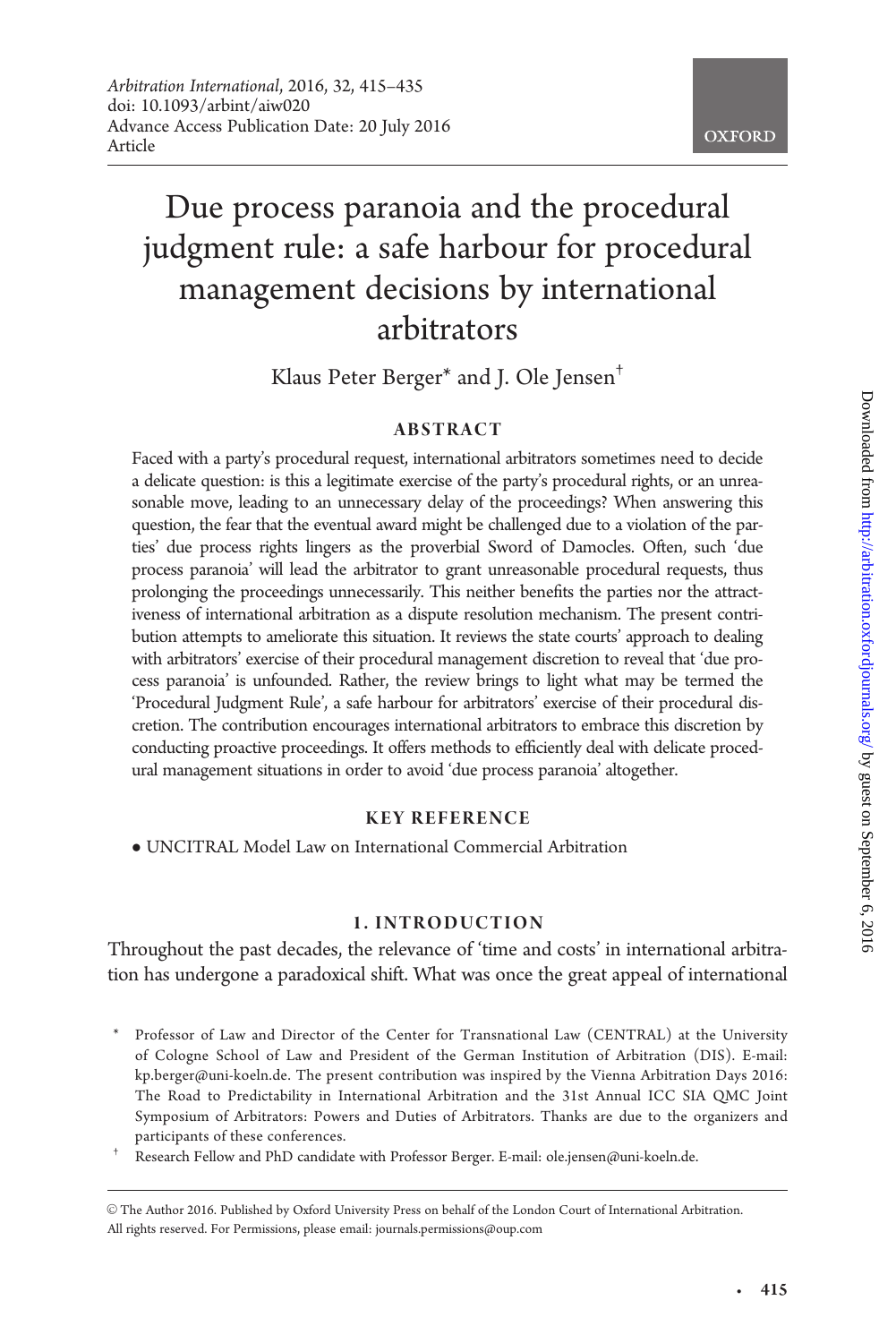arbitration and what made it the most viable alternative to litigation before state courts—swift proceedings at low costs—is currently reverting to its main disadvantage. Vexed with the loss of time and money involved in going through an international arbitration,<sup>1</sup> formerly faithful users of the process are increasingly exploring alternative avenues to resolve their international business disputes.<sup>2</sup> While arbitral institutions have realized the potential threat of this development and have started to put countermeasures into place, $3$  other actors in the arbitral process should follow suit.

One particularly important area for improvement is the arbitrators' efficient management of the case. In fact, the inhibition of some tribunals to conduct the arbitration efficiently has been identified as one of the root causes for prolonged proceedings and increasing costs.<sup>4</sup> That time- and cost-efficient procedural management are crucial for the arbitral process,<sup>5</sup> and that arbitrators need to act as 'case managers' is, of course, not a new revelation.<sup>6</sup> However, the modern quest for efficiency in the conduct of arbitration has assumed a new quality, with an everincreasing emphasis on the need for proactive and 'strong' arbitrators.<sup>7</sup>

- 1 cf Queen Mary University and PriceWaterhouseCooper, '2006 International Arbitration Survey: Corporate Attitudes and Practices' 7 <<http://www.arbitration.qmul.ac.uk/docs/123295.pdf>> accessed 19 June 2016; Michael McIlwrath and Roland Schroeder, 'The View from an International Arbitration Customer: In Dire Need of Early Resolution' (2008) 74 Arb 3, 6–7; Paul Hobeck, Volker Mahnken and Max Koebke, 'Time for Woolf Reforms in International Construction Arbitration' (2008) 11 Int'l Arb L Rev 84, 87–8; Ema Vidak-Gojkovic, Lucy Greenwood and Michael McIlwrath, 'Puppies or Kittens? How To Better Match Arbitrators to Party Expectations' in Christian Klausegger and others (eds), Austrian Yearbook on International Arbitration 2016 (Manz 2016) 61.
- 2 Klaus Peter Berger and J Ole Jensen, 'It Takes Pressure to Form Diamonds: The Changing Landscape of Dispute Resolution and Its Implications for International Arbitration' <[http://kluwerarbitrationblog.com/](http://kluwerarbitrationblog.com/2016/05/23/) [2016/05/23/](http://kluwerarbitrationblog.com/2016/05/23/)> accessed 19 June 2016.
- 3 These measures include updates to the institutions' arbitral rules intended to further the efficiency of the process, providing reports and guidelines on saving time and costs as well as incentivizing arbitrators to conduct the arbitration efficiently. See, eg ICC Commission on Arbitration, Techniques for Controlling Time and Costs in Arbitration (ICC 2007); Jason Fry, Simon Greenberg and Francesca Mazza, The Secretariat's Guide to ICC Arbitration (ICC 2012) vii; Maxi Scherer, Lisa Richman and Remy Gerbay, Arbitrating Under the 2014 LCIA Rules. A User's Guide (Kluwer 2015) 15–6; cf Klaus Peter Berger, Private Dispute Resolution in International Business: Negotiation, Mediation, Arbitration (Kluwer 2015) para 16–34.
- 4 ICC Commission Report, Reducing Time and Costs in International Arbitration (2nd edn, ICC 2012) 5; Leon Kopecký and Victoria Pernt, 'A Bid for Strong Arbitrators' <[http://kluwerarbitrationblog.com/](http://kluwerarbitrationblog.com/2016/04/15/) [2016/04/15/](http://kluwerarbitrationblog.com/2016/04/15/)> accessed 19 June 2016.
- 5 See, eg Harold S Crowter and Anthony GV Tobin, 'Ensuring That Arbitration Remains a Preferred Option for International Dispute Resolution: Some Practical Considerations' (2002) 19 J Int'l Arb 301, 311; Ugo Draetta, Behind the Scenes in International Arbitration (Juris 2011) 64–7; Jeffrey Waincymer, Procedure and Evidence in International Arbitration (Kluwer 2012) 384–95; Jennifer Kirby, 'Efficiency in International Arbitration: Whose Duty Is It?' (2015) 32 J Int'l Arb 689, 694; Vidak-Gojkovic, Greenwood and McIlwrath (n 1) 64; Kopecký and Pernt (n 4).
- 6 J Gillis Wetter, 'The Conduct of the Arbitration' (1985) 2 J Int'l Arb 7, 35; Isaak I Dore, Theory and Practice of Multiparty Commercial Arbitration with Special Reference to the UNCITRAL Framework (Kluwer 1990) 111; Klaus Peter Berger, International Economic Arbitration (Kluwer 1993) 11; Gerald Aksen, 'On Being a Pro-Active International Arbitrator' in Robert Briner and others (eds), Law of International Business and Dispute Settlement in the 21st Century: Liber Amicorum Karl-Heinz Böckstiegel (Heymanns 2001) 13.
- 7 Alan Redfern, 'The Changing World of Arbitration' in David D Caron and others (eds), Practising Virtue: Inside International Arbitration (OUP 2015) 50 describes this quest as 'the particular responsibility of the "third generation of arbitrators" as they strive to be effective "Managers"'; also cf Aksen (n 6) 13; Kopecký and Pernt (n 4).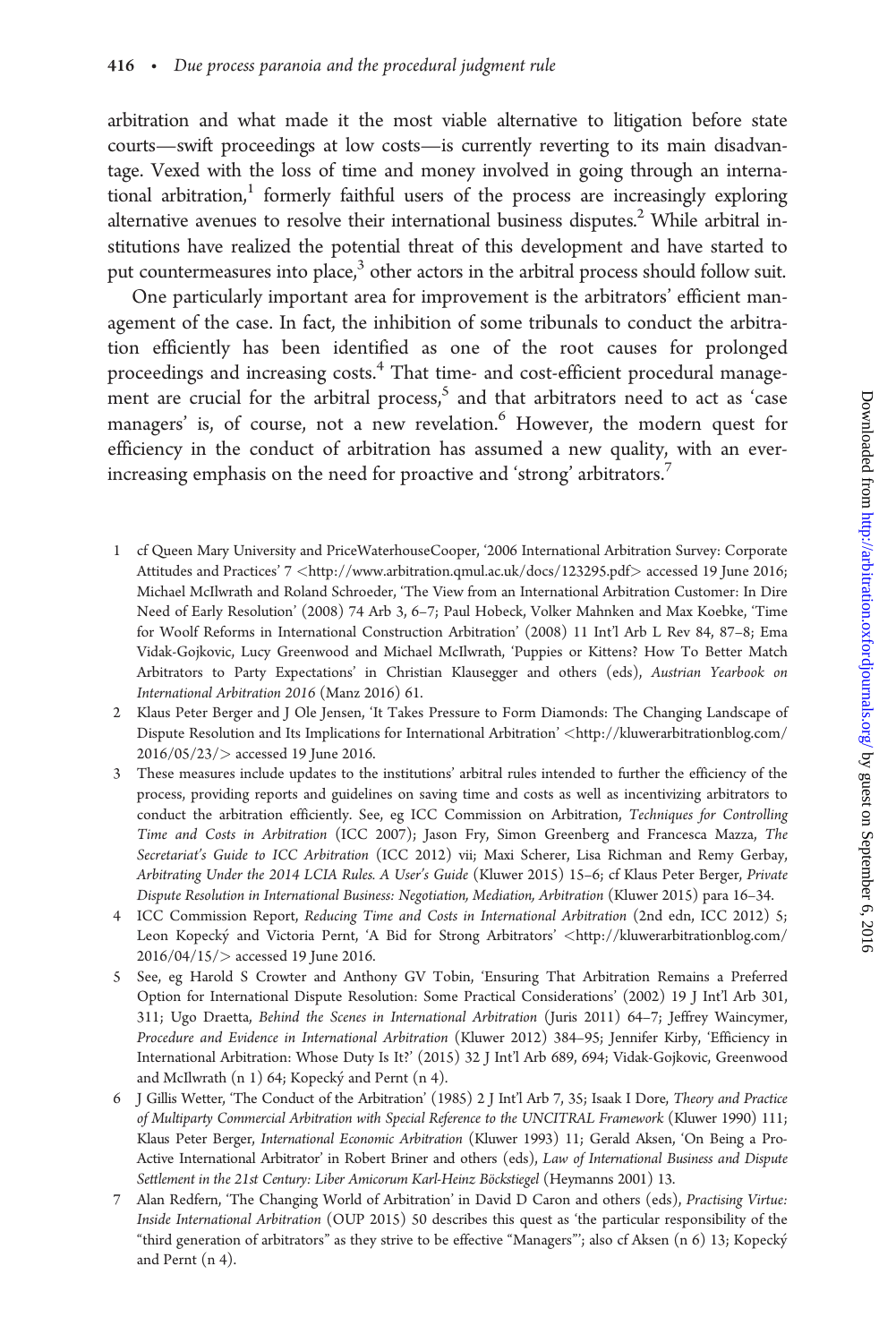This increased responsibility of international arbitrators for the efficient management of arbitral proceedings relates to two types of procedural management decisions: decisions to plan and structure the proceedings ex ante, for example, in the 'PO1', the Terms of Reference or the like; and ad hoc decisions to be made during the proceeding, when arbitrators are faced with procedural requests or actions from the parties.<sup>8</sup> This contribution is concerned mainly with the latter type of interim procedural management decisions.<sup>9</sup> The way in which such procedural management decisions should be handled in practice has been the subject of much debate during the past years. Some fear the 'dark side of [arbitral] discretion' and warn against 'arbitrators mak[ing] up the rules as they go along, divorced from any precise procedural canons set in advance'.<sup>10</sup> The best practice rules that have 'flooded' the market for arbitration services in the past decade were drafted as a means to alleviate these concerns and to increase legal certainty and foreseeability in specific procedural management situations.<sup>11</sup> Critics of this development respond that soft law instruments prevent independent legal thinking of arbitrators when faced with the need to make procedural decisions, thereby eliminating procedural flexibility, which has always been regarded as one of the hallmarks of the arbitral process.<sup>12</sup> For them, arbitral discretion and the procedural flexibility that it entails are highly valuable assets of the arbitral process, allowing arbitrators to respond flexibly to situations and scenarios that cannot be anticipated by ex ante planning at the outset of the proceedings.

Regardless of how much 'para-regulation' is healthy for the arbitral process, there will always be 'rule-free zones' in which the arbitral tribunal must respond to ad hoc procedural moves by the parties. It is in these types of situations that arbitrators are faced with the difficult task to determine the motives of the parties for confronting them with such procedural manoeuvres or requests. In some scenarios, this task is relatively easy to complete because the parties' procedural moves are either clearly legitimate exercises of their procedural rights, or 'guerrilla tactics', obviously motivated solely by the desire to obstruct the arbitral process.<sup>13</sup> However, most cases are not that clear-cut. There are

- 8 For the important additional distinction between such procedural management decisions and the arbitrators' substantive decisions, see Section 3.1.
- 9 Though, as will be discussed, proper planning at the outset of the arbitration will help to limit the amount of delicate ad hoc decisions an arbitral tribunal may be faced with, see Section 4.
- 10 William W Park, 'The 2002 Freshfields Lecture Arbitration's Protean Nature: The Value of Rules and the Risks of Discretion' (2003) 19 Arb Int'l 279, 286.
- 11 Daniele Favalli, 'An Overview of Existing Para-Regulatory Texts ("PRTs"): Analysis, Facts and Figures' in Daniele Favalli (ed), The Sense and Non-sense of Guidelines, Rules and other Para-Regulatory Texts in International Arbitration (Juris 2015) 14–5.
- 12 Michael E Schneider, 'The Essential Guidelines for the Preparation of Guidelines, Directives, Notes, Protocols and Other Methods Intended to Help International Arbitration Practitioners to Avoid the Need for Independent Thinking and to Promote the Transformation of Errors into "Best Practices"' in Laurent Lévy and Yves Derains (eds), *Liber amicorum en l'honneur de Serge Lazareff* (Éditions Pedone 2011) 564-5; see also Berger (n 3) paras 16–43; Ugo Draetta, 'The Transnational Procedural Rules for Arbitration and the Risks of Overregulation and Bureaucratization' (2015) 33 ASA Bull 327, 333–41; Tom Jones, "Killing Me Softly": Is International Arbitration Being Stifled by Soft Law?' <[http://globalarbitrationre](http://globalarbitrationreview.com/news/article/34785/killing-softly-international-arbitration-stifled-soft-law/) [view.com/news/article/34785/killing-softly-international-arbitration-stifled-soft-law/](http://globalarbitrationreview.com/news/article/34785/killing-softly-international-arbitration-stifled-soft-law/)> accessed 19 June 2016.
- 13 See Stephan Wilske, 'Arbitration Guerrillas at the Gate: Preserving the Civility of Arbitral Proceedings When the Going Gets (Extremely) Tough' in Christian Klausegger and others (eds), Austrian Yearbook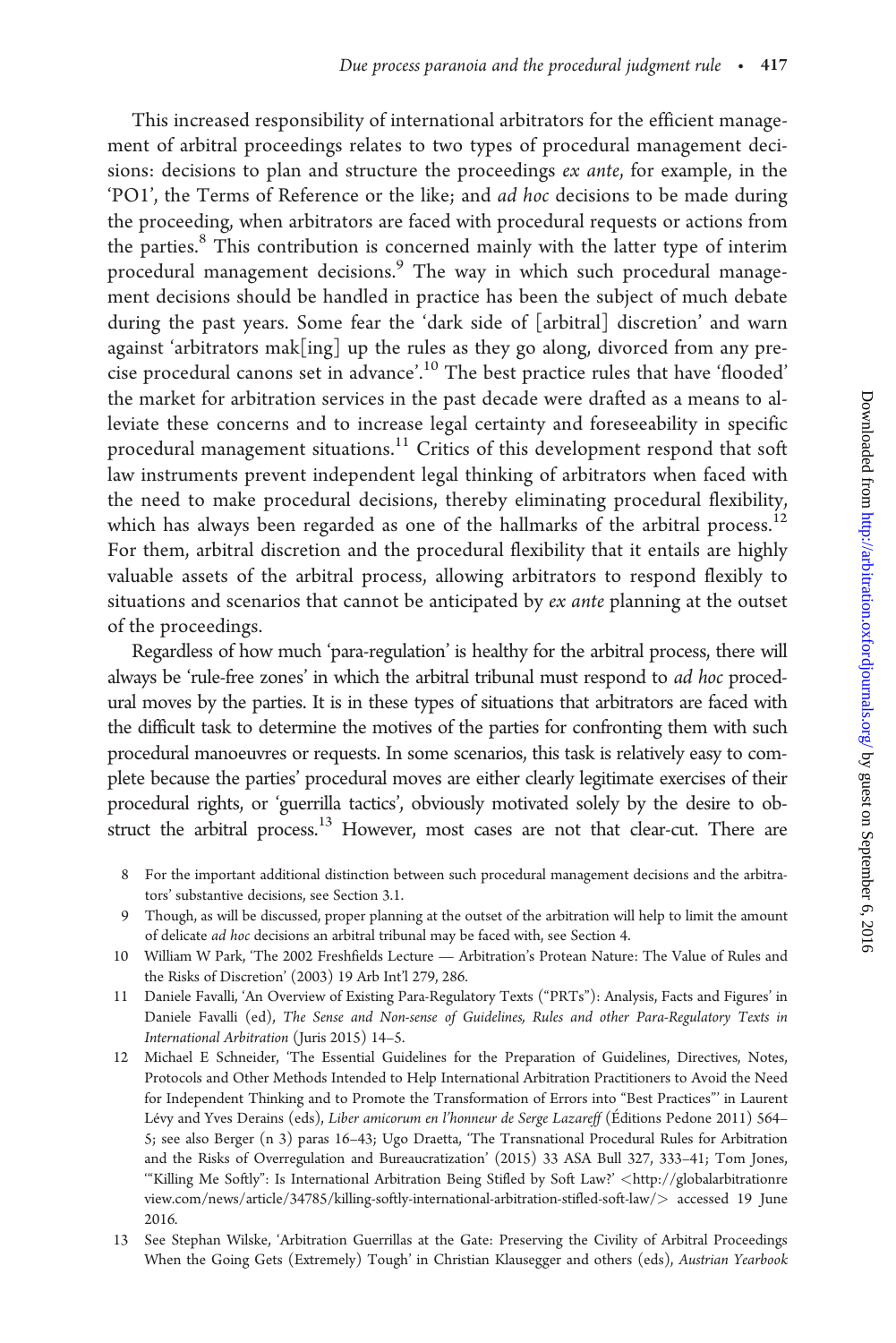instances in which arbitrators find themselves in a 'grey zone' in which the true motives of the parties are not so easily discernible and the 'right' decision is not immediately apparent.<sup>14</sup> In these situations, their procedural management decisions revolve around two crucial aspects of the arbitral process: the tribunal's quest for streamlined proceedings caused by the users' increasing demand for time- and cost-efficiency on one side; and the arbitrators' role as guardians of due process and guarantors of the legitimacy of arbitration on the other.<sup>15</sup> Many arbitrators show a natural inclination to decide this perceived conflict in favour of due process.16 This is not surprising since an instinct to protect the parties' due process rights is, and should be, a vital part of any successful arbitrator's DNA. However, it is also important not to blindly follow this instinct in any given case. An over-emphasis on due process is the root cause for arbitrators' inhibitions to conduct streamlined proceedings when faced with delicate procedural requests from the parties, even in scenarios in which due process concerns are unjustified. Procedural management that is dominated by such inhibitions can prove detrimental to both the parties in the specific arbitration and the arbitration process as a whole. Indeed, it would certainly not help in this age of increased pressure, $17$  if arbitration were to become famous as a process in which the parties can delay the proceedings indeterminably, if only they push hard enough.

The present contribution examines to what extent the conflict between the quest for streamlined proceedings and due process is imaginary rather than real. It then provides techniques for international arbitral tribunals operating in the 'grey zone' to handle delicate procedural requests from the parties and achieve streamlined proceedings without sacrificing the fairness and legitimacy of the process.

# 2. PARTY AUTONOMY AND DUE PROCESS FROM THE ARBITRATOR'S PERSPECTIVE

So what exactly is there to prevent arbitrators from conducting streamlined proceedings? It is a natural consequence of party autonomy that the proceedings 'belong' to the parties and that it is their arbitration, not the arbitrators'.<sup>18</sup> After all, it is also 'their' dispute and they have agreed to resolve it in an international arbitration rather than before state courts. The fundamental notion of party autonomy, which lies at the root of the parties' right to choose, applies not only to the question of whether the parties want arbitration, but also to the question of how it should be conducted.

on International Arbitration 2011 (Manz 2011) 315; as well as generally Günther J Horvath and Stephan Wilske (eds), Guerrilla Tactics in International Arbitration (Kluwer 2013).

- 14 Park (n 10) 286 describes these situations as 'the nitty-gritty procedural questions where the real demons lurk'.
- 15 cf L Yves Fortier, 'The Minimum Requirements of Due Process in Taking Measures against Dilatory Tactics: Arbitral Discretion in International Commercial Arbitration - "A Few Plain Rules and a Few Strong Instincts"' in Albert Jan van den Berg (ed), Improving the Efficiency of Arbitration Agreements and Awards: 40 Years of Application of the New York Convention (Kluwer 1999) 397.
- 16 Yves Derains, 'Mesures Dilatoires en Matière d'Arbitrage et Moyens de s'y Opposer' in Karl-Heinz Böckstiegel and Ottoarndt Glossner (eds), Festschrift für Arthur Bülow zum 80. Geburtstag (Heymanns 1981) 46; Berger (n 6) 399.
- 17 Berger and Jensen (n 2).
- 18 Joshua Karton, The Culture of International Arbitration and the Evolution of Contract Law (OUP 2013) 43, states that 'every arbitrator interviewed for this book characterized arbitrations as "belonging" to the parties in some sense'.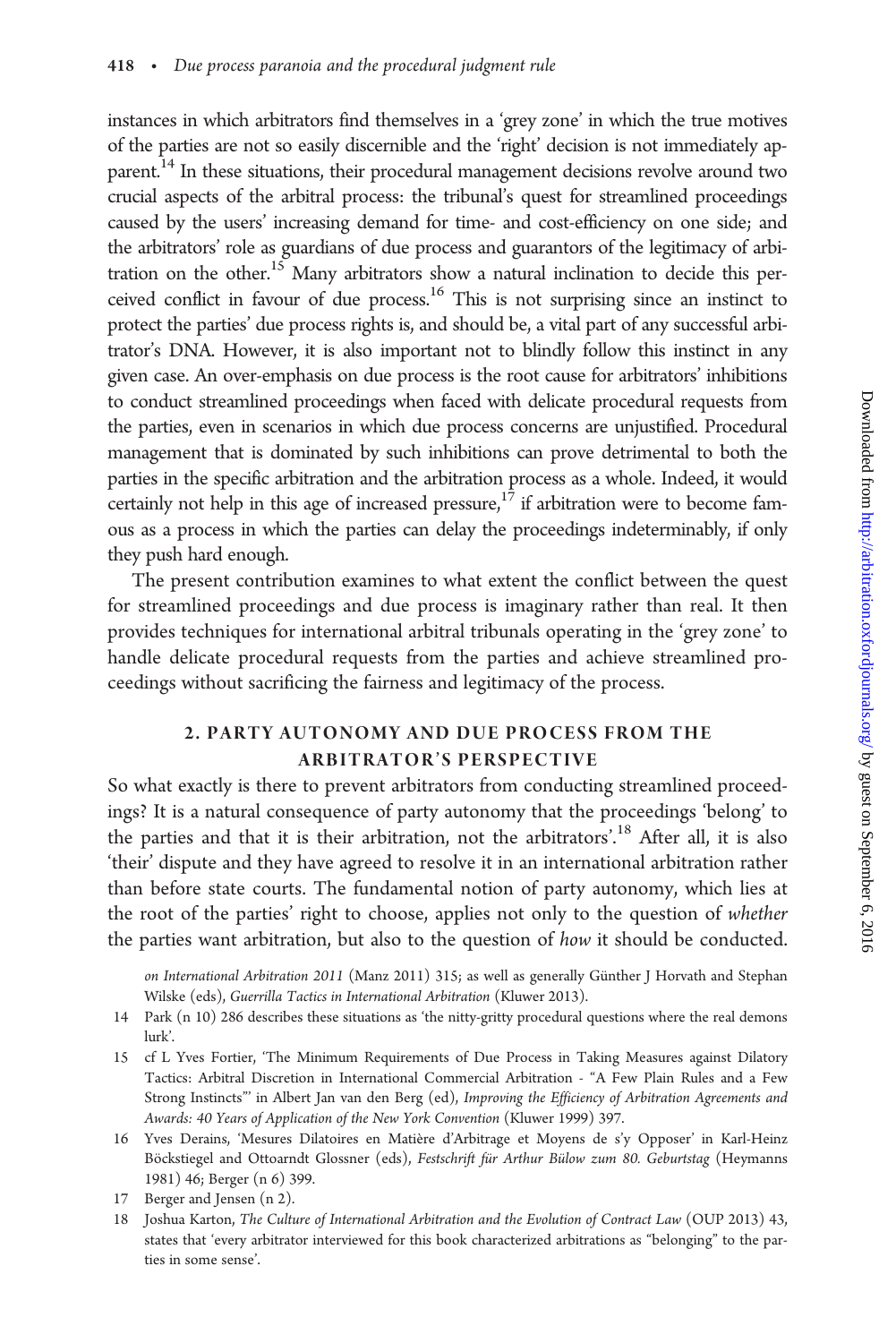It is this broad scope of party autonomy which has led to the truism that arbitration allows the parties to tailor the proceedings according to the specificities of their case. This flexibility of the arbitral process has always been regarded as one of the essential differences between arbitration and state court litigation.<sup>19</sup> Contrary to proceedings before domestic courts, there is no straightjacket of mandatory procedural rules, but far-reaching autonomy of the parties. However, more often than not, the parties' freedom to tailor the proceedings results in nothing more than a rough-cut overcoat. An ad hoc arbitration clause with no further procedural specifications or an institutional standard clause that points to a broad procedural framework. Even the multitude of best practice instruments remain silent on many specific details of procedural management.

This void is filled by broad procedural discretion afforded to the arbitral tribunal. Absent a specific party agreement, virtually all national arbitration laws provide the tribunal with the discretion to conduct the proceedings in any way they see fit, subject only to the parties' due process rights.20 This discretion has been dubbed 'one of the foundational elements of the international arbitral process'.<sup>21</sup> As the parties will usually not find any common procedural ground after the dispute has arisen and will never have anticipated all procedural scenarios in advance, the arbitrators must exercise their procedural discretion regularly during the course of the proceedings. Not infrequently, they are faced with requests or actions that would lead to a deviation from the timetable set for the arbitration. In arbitral practice, examples of such conduct include:

- i. requests for the extension of a deadline,
- ii. submission of an unsolicited but 'unavoidable' brief,
- iii. submissions of document(s) after a cut-off date,
- iv. the last minute introduction of a new claim, and
- v. requests for rescheduling of a hearing 'at the eleventh hour'.

Such requests place international arbitrators in a true dilemma. On one hand, they must ensure the time and cost efficient conduct of the proceedings. On the other, such requests touch upon the core of the parties' due process rights. Will ignoring an unsolicited submission cause the party to argue a violation of its right to be heard? Does the dismissal of a new claim late in the arbitration infringe upon the party's right to present its case? According to the Queen Mary/White & Case 2015

<sup>19</sup> Julian DM Lew, Lukas A Mistelis and Stefan M Kröll, Comparative International Commercial Arbitration (Kluwer 2003) para 1–14; Karl-Heinz Böckstiegel, 'Case Management by Arbitrators: Experiences and Suggestions' in Gerald Aksen and others (eds), Global Reflections on International Law, Commerce and Dispute Resolution: Liber Amicorum in Honour of Robert Briner (ICC 2005) 118; Vladimir Pavić, 'Disciplinary Powers of the Tribunal', Austrian Yearbook on International Arbitration 2014 (Manz 2014) 168; Nigel Blackaby and others, Redfern and Hunter on International Arbitration (6th edn, OUP 2015) para 1.114.

<sup>20</sup> See, eg art 19 (2) UNICTRAL Model Law; art 1036 (1) Dutch Code of Civil Procedure; s 34 (1) English Arbitration Act 1996; art 1509 French Code of Civil Procedure; s 1042 (4) German Code of Civil Procedure; art 182 (2) Swiss Statute on Private International Law.

<sup>21</sup> Gary B Born, International Commercial Arbitration (2nd edn, Kluwer 2014) 2145.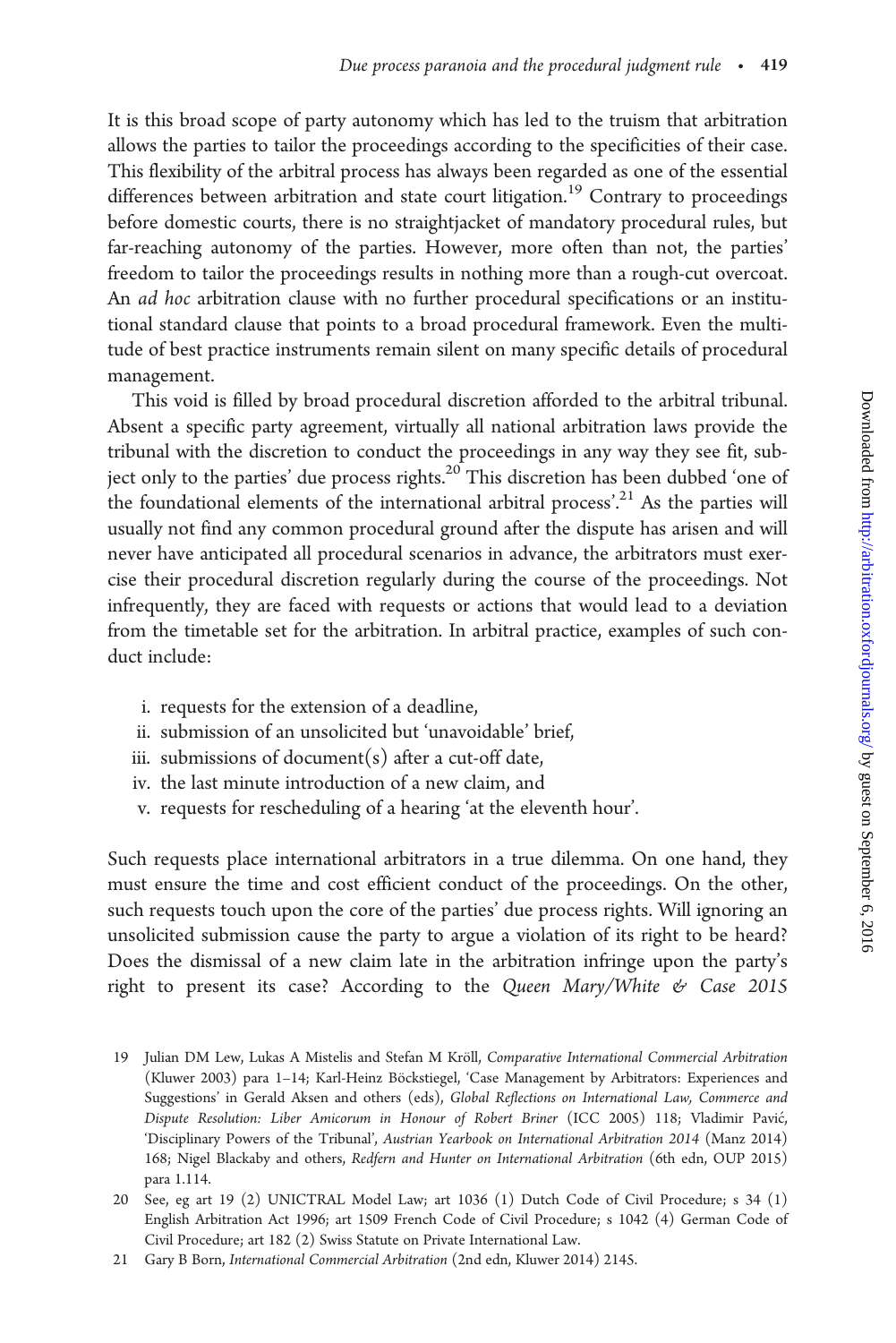International Arbitration Survey (2015 Survey), such questions weigh heavy on arbitrators' minds.22 The perceived ever-present danger that the award could eventually be set aside or refused enforcement for violation of a party's due process rights is the arbitrators' Sword of Damocles. This fear results in what one participant in the 2015 Survey has referred to as 'due process paranoia':

'Due process paranoia' describes a reluctance by tribunals to act decisively in certain situations for fear of the arbitral award being challenged on the basis of a party not having had the chance to present its case fully.<sup>23</sup>

Due process paranoia not only originates from the arbitrators' interest that their awards will not be set aside or denied enforcement—an unwelcome smudge on their track-record—but is sometimes also induced by the applicable rules. Article 41 ICC Rules 2012 provides that 'the arbitral tribunal ... shall make every effort to make sure that the award is enforceable'. Other rules are to the same effect. $^{24}$  In fact, it is often said that it is an implied part of any arbitrator's mandate to render an enforceable award.<sup>25</sup> Some arbitrators understand this as an obligation to safeguard due process by making every effort to let the parties present their case in any way they want.<sup>26</sup> In the hands of these arbitrators, arbitral discretion and the powers it entails appear more like a toothless tiger than a key tool for the efficient conduct of the proceedings. Indeed, such a generic and overzealous understanding increases the arbitrators' reluctance to conduct the arbitration proactively and endangers streamlined proceedings. After all, dealing with additional submissions, extending deadlines or postponing hearings affects all three: time, costs, and the quality of the arbitration. In light of such overly careful procedural management leading to an inhibition to scotch dilatory procedural moves, it is not surprising that the 'lack of effective sanctions' was regarded by 46% of the interviewees of the 2015 Survey as a major disadvantage of the arbitral process, immediately following 'costs'  $(60\%)$ <sup>27</sup> These numbers indicate that the arbitrators' fear of state courts' reactions to their procedural management decisions poses a real threat to the efficiency of international arbitration.

<sup>22</sup> Queen Mary University and White & Case, '2015 International Arbitration Survey: Improvements and Innovations in International Arbitration' 10 <[http://www.arbitration.qmul.ac.uk/research/2015/index.](http://www.arbitration.qmul.ac.uk/research/2015/index.html) [html](http://www.arbitration.qmul.ac.uk/research/2015/index.html)> accessed 19 June 2016.

<sup>23</sup> ibid.

<sup>24</sup> See, eg art 32.2 LCIA Rules 2014; art 37.2 SIAC Rules 2013.

<sup>25</sup> Günther J Horvath, 'The Duty of the Tribunal to Render an Enforceable Award' (2001) 18 J Int'l Arb 135, 136; William W Park, 'Arbitration in Autumn' (2011) 2 J Int'l Disp Sett 287, 292; Martin Hunter and Alan Philip, 'The Duties of an Arbitrator' in Lawrence W Newman and Richard D Hill (eds), Leading Arbitrator's Guide to International Arbitration (3rd edn, Juris 2014) 485; Born (n 21) 1993.

<sup>26</sup> For reasons why this might go too far, see Pierre A Karrer, 'Must an Arbitral Tribunal Really Ensure That Its Award Is Enforceable?' in Gerald Aksen and others (eds), Global Reflections on International Law, Commerce and Dispute Resolution: Liber Amicorum in Honour of Robert Briner (ICC 2005) 429; Christopher Boog and Benjamin Moss, 'The Lazy Myth of the Arbitral Tribunal's Duty to Render an Enforceable Award' <<http://kluwerarbitrationblog.com/2013/01/28/>> accessed 19 June 2016.

<sup>27</sup> Queen Mary University and White & Case (n 22) 7.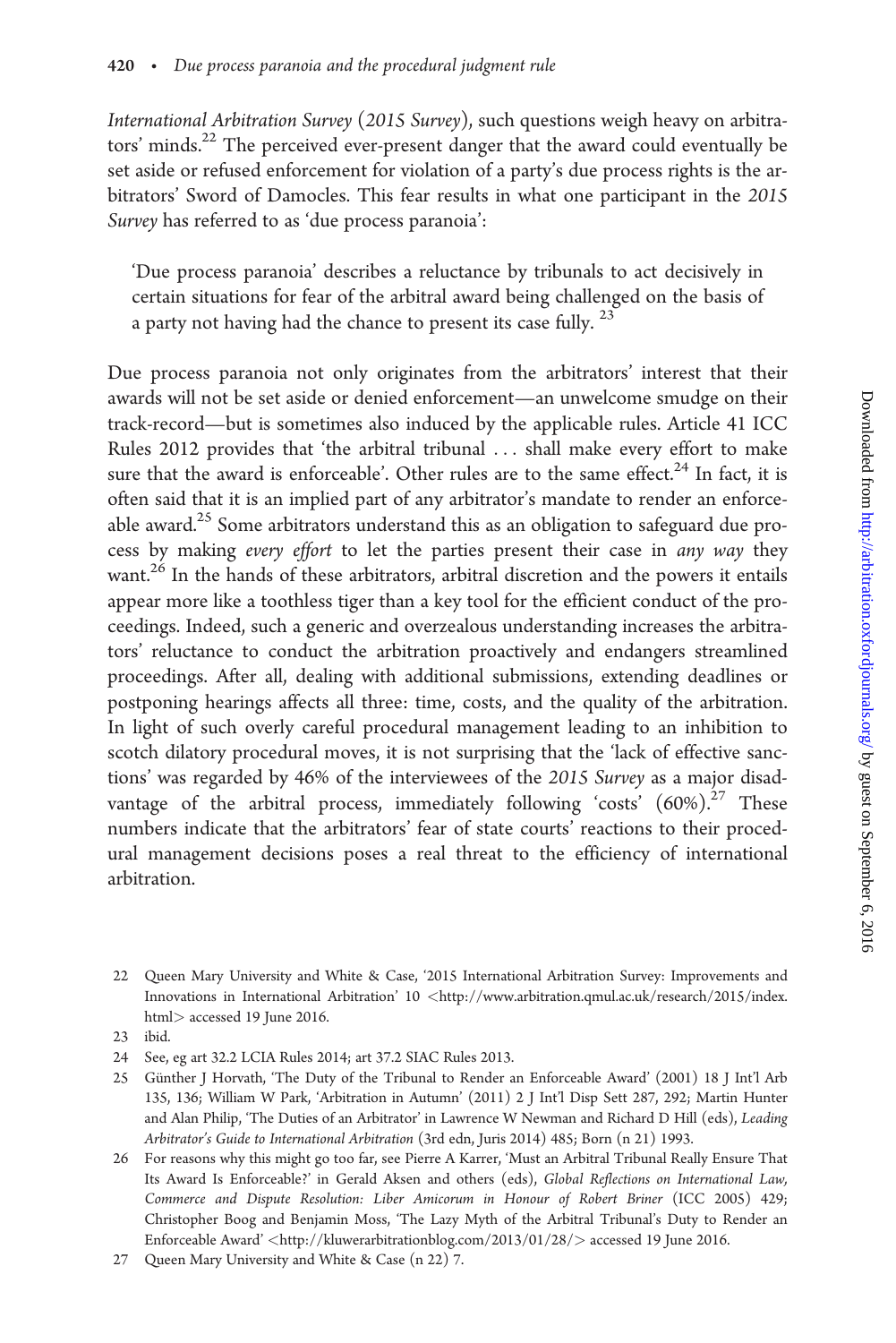# 3. IS DUE PROCESS PARANOIA JUSTIFIED? THE STATE COURTS' PERSPECTIVE

The decisive question, then, appears to be whether arbitrators have a reason to fear the Sword of Damocles. There is a remarkable gorge between the perceived consequences some arbitrators draw from their obligation to safeguard the parties' rights, ie granting a multitude of procedural request in order to preserve due process at all costs, and the courts' actual approach to setting aside awards on the basis of the exercise of arbitrators' procedural discretion. Indeed, the perception of these arbitrators that state courts will question their exercise of discretion and readily annul the award is misguided. The theoretical underpinnings of due process paranoia (Section 3.1), the courts' general approach to dealing with arbitrators' procedural management decisions (Section 3.2) as well as case law regarding specific situations in the 'grey zone' (Section 3.3) all confirm that due process paranoia is unjustified and should be avoided.

## 3.1 The theoretical underpinnings of due process paranoia

There are three grounds for annulment or non-enforcement usually underlying an arbitrator's inhibitions: violation of the parties' right to present their case, violation of the parties' right to be treated equally (together referred to as the parties' 'due process rights'), $2^{\overline{8}}$  and violation of any agreements between the parties. The main cause for due process paranoia is a potential challenge of the award on the first ground, ie for violation of the parties' right to present their case.

Underlying this fear is Article 34 (2) (a) (ii) of the UNCITRAL Model Law (ML) and similar provisions of domestic arbitration laws, which provide that an award may be set aside if a party was 'unable to present its case'.<sup>29</sup> Article 18 ML embodies the core rule of due process by specifying that 'each party shall be given a full opportunity of presenting its case'. The operative word in this regard is 'full'. An arbitrator stricken with due process paranoia may understand it to mean that a party must receive all and any opportunity it requires to bring its claim or defend it. However, from the outset, the term 'full' in Article 18 ML was not understood to mean that an arbitral tribunal 'must sacrifice all efficiency in order to accommodate unreasonable demands by a party'.<sup>30</sup> The right to a

'full opportunity of presenting one's case' does not entitle a party to obstruct the proceedings by dilatory tactics and, for example, present any objections, amendments, or evidence only on the eve of the award. $31$ 

Indeed, an earlier draft of the ML, which provided for a full opportunity to present the case 'at any stage of the proceedings', was rejected because it was feared that the

- 28 cf Blackaby and others (n 19) para 10.53.
- 29 Regarding a refusal to enforce an award art V (1) (b) of the New York Convention (NYC) is to the same effect.

<sup>30</sup> Howard M Holtzmann and Joseph E Neuhaus, A Guide to the UNCITRAL Model Law on International Commercial Arbitration: Legislative History and Commentary (Kluwer 1989) 551.

<sup>31</sup> Analytical Commentary on Draft Text of a Model Law on International Commercial Arbitration, 25 March 1985, UN Doc A/CN.9/264, 46.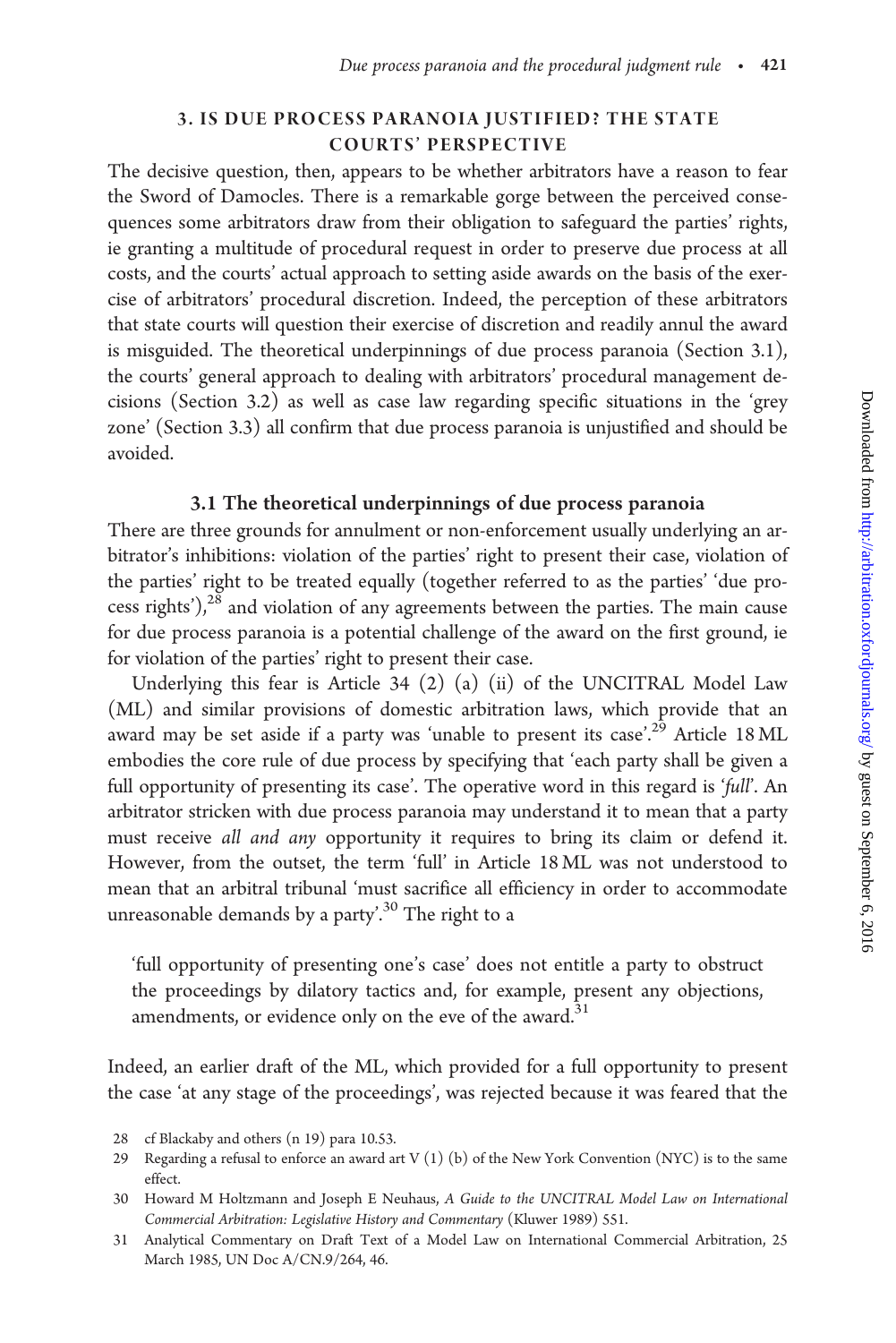provision might be relied upon by recalcitrant parties to prolong the proceedings unnecessarily.<sup>32</sup> It is clear from this drafting history that the term 'full' opportunity must be understood restrictively to mean that a 'reasonable' opportunity to present one's case suffices.33 This is supported by many arbitration rules, which only provide for a 'reasonable' opportunity to present one's case,<sup>34</sup> and the English Arbitration Act 1996, which adopts the same approach in s 33 (1) (a).<sup>35</sup> It is generally accepted that under this provision 'it must be down to the tribunal and only the tribunal to determine what is 'reasonable' in all the circumstances'.<sup>36</sup> Thus, the parties' right to be heard is not absolute and does not cover unreasonable, dilatory procedural requests.<sup>37</sup> The parties' due process rights do not require arbitrators to abandon all efficiency.

Having said that, reference to efficiency may never serve as a pretext for ignoring the parties' due process rights in cases in which their protection and obedience is clearly warranted. Indeed, '[t]oo much efficiency may mean too little time to hear evidence'.<sup>38</sup> The tribunal must always respect the parties' explicit agreements on procedural matters and must always carefully consider their arguments and evidence. While these duties concern the arbitrators' substantive decision-making, procedural management decisions concern a different part of the arbitrators' mandate. By definition, they pertain to the proper conduct and organization of the proceedings. Due process paranoia arises in regard to such procedural management decisions.<sup>39</sup> Thus, it is only these decisions that the present contribution is concerned with.

In summary, the parties' due process rights underlying arbitrators' inhibitions are a necessary consequence of the nature of arbitration as a private court procedure. The role of arbitrators as private judges is not limited to that of decision-makers. Rather, they are also guardians of the parties' fundamental rights. It is of crucial importance that all arbitrators understand and cherish this part of their mission. However, it is also important to understand that these rights are not ends in themselves. They must be seen in the context of the entire arbitral process and should be exercised by the parties in the spirit of efficiency. They cannot result in rendering arbitral discretion nothing more than an empty shell. Indeed, they were never intended to endow the parties with opportunities to obstruct the efficient resolution of the

- 32 Holtzmann and Neuhaus (n 30) 552.
- 33 Blackaby and others (n 19) para 6.14.
- 34 Indeed, the UNCITRAL Arbitration Rules were changed to this more restrictive language in 2010. art 17 (1) UNCITRAL Arbitration Rules now only requires that 'each party is given a reasonable opportunity of presenting its case' (emphasis added). Other arbitration rules are to the same effect: art 35 (1) CIETAC Rules 2015; art 13.1 HKIAC Rules 2013; art 22 (4) ICC Rules 2012; art 14.4 (i) LCIA Rules 2014; art 19 (2) SCC Rules 2010.
- 35 s 33 (1) (a) English Arbitration Act 1996: 'The tribunal shall act fairly and impartially as between the parties, giving each party a reasonable opportunity of putting his case and dealing with that of his opponent' (emphasis added).
- 36 Robert Merkin and Louis Flannery, Arbitration Act 1996 (5th edn, Informa Law 2014) 129.
- 37 cf Franz T Schwarz and Christian W Konrad, The Vienna Rules: A Commentary on International Arbitration in Austria (Kluwer 2009) paras 20–070: 'The right to be heard is not a cart blanche for parties to offer ever expanding factual allegations or legal arguments. Thus, it is recognized that the right to be heard has important limitations that allow the arbitrator to conduct the proceedings efficiently'.

39 Such as those concerning the procedural situations enumerated above (Section 2  $(i)-(v)$ ).

<sup>38</sup> Park (n 25) 293.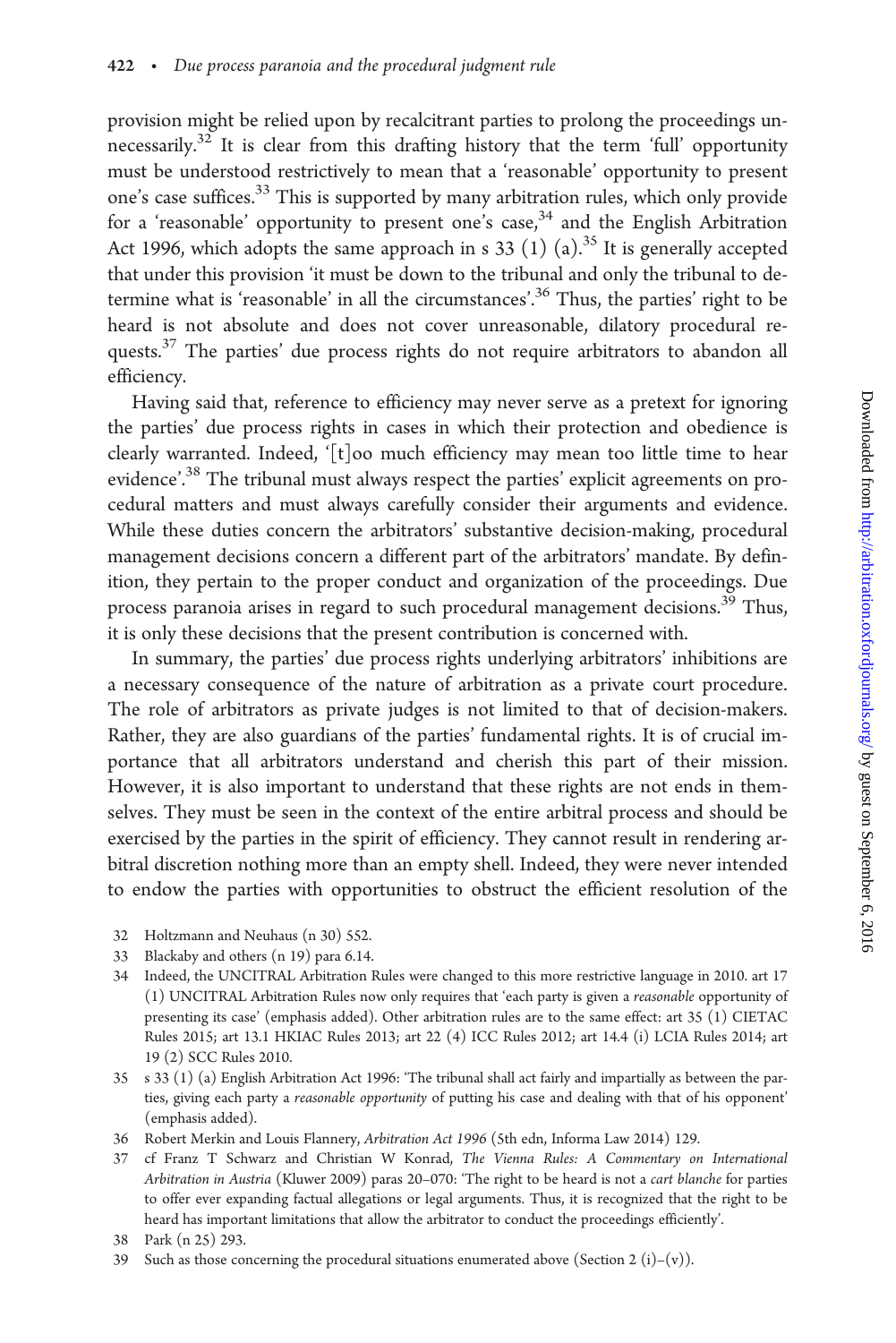dispute. Rather, they were meant to protect reasonable, non-dilatory procedural requests. While this emphasis on efficiency might seem counter-intuitive to some arbitrators, it should not be misunderstood as a limitation of due process and party autonomy. Rather, quite to the contrary, it should be understood as their realization. Only by weighing a party's procedural request against the efficient resolution of the dispute can the other party's rights and both parties' initial agreement to efficiently resolve their dispute in arbitration be respected. It is this understanding of the parties' procedural rights that should guide the arbitrator in the exercise of his discretion to conduct the proceedings.

#### 3.2 State courts' general approach to procedural management decisions

While the purpose of the parties' due process rights thus paints a clear picture, whether and to what extent due process paranoia is justified effectively depends on the attitude of the courts as the ultimate guardians of due process—be it in setting aside proceedings at the seat of the arbitration or in court actions to have the award recognized and enforced in fora where the award-debtor has assets. After all, it is the courts' review of their procedural decisions that is dreaded by arbitrators suffering from due process paranoia.<sup>40</sup>

For these arbitrators, it might come as a surprise that a thorough analysis of relevant case law reveals that state courts across many different jurisdictions rarely interfere with arbitrators' procedural management decisions. Rather, courts consider it the 'key overriding principle' that they must give substantial deference to the arbitrators' procedural decisions.<sup>41</sup> Courts therefore afford the arbitral tribunal the 'widest discretion permitted by law to determine the procedure to be adopted, and to ensure the just, expeditious, economical and final determination of the dispute<sup>'.42</sup> Accordingly, they consider themselves not to be entitled 'to interfere with a case management decision, which was fully within the discretion of the tribunal'.<sup>43</sup> This is illustrated particularly well by a decision of the Hong Kong Court of Appeal, which held that

- 40 Another reason for arbitrators to grant unreasonable procedural requests may be that they do not want to upset the party that has appointed them. While equally objectionable, such a motivation would not fall within the category of 'due process paranoia'.
- 41 On Call Internet Services Ltd v Telus Communications Co [2013] BCAA 366, para 18 (Court of Appeal for British Columbia 2013). Also cf Killam v Brander-Smith [1997] BCJ No 456 paras 15, 29 (British Columbia Supreme Court 1997) applauding the arbitrator that he had 'refused to allow the arbitration to be turned into a "circus"' and noting that 'the Courts ... have shown great reluctance to interfere with Arbitral Decisions'.
- 42 Brandeis (Brokers) Ltd v Black [2001] 2 All ER (Comm) 980, para 56 (English High Court 2001); also cf Margulead Ltd v Exide Technologies [2004] EWHC 1019, para 33 (English High Court 2004): 'He [ie the arbitrator] regulated procedural matters in a way which accorded to Margulead [ie the challenging party] a reasonable opportunity of putting its case in the context of what was essentially a fair arbitral hearing'; Judgment of 11 November 1982 (1983) BGHZ 85, 288, 292 (German Bundesgerichtshof 1982) refusing to set aside an award on grounds of a procedural management decision by the arbitral tribunal, since 'absent a contrary party agreement, the tribunal has full discretion to conduct the proceedings' (authors' translation).
- 43 Pacific China Holdings Ltd (In Liquidation) v Grand Pacific Holdings Ltd [2012] 4 HKLRD 1, para 68 (Hong Kong Court of Appeal 2012).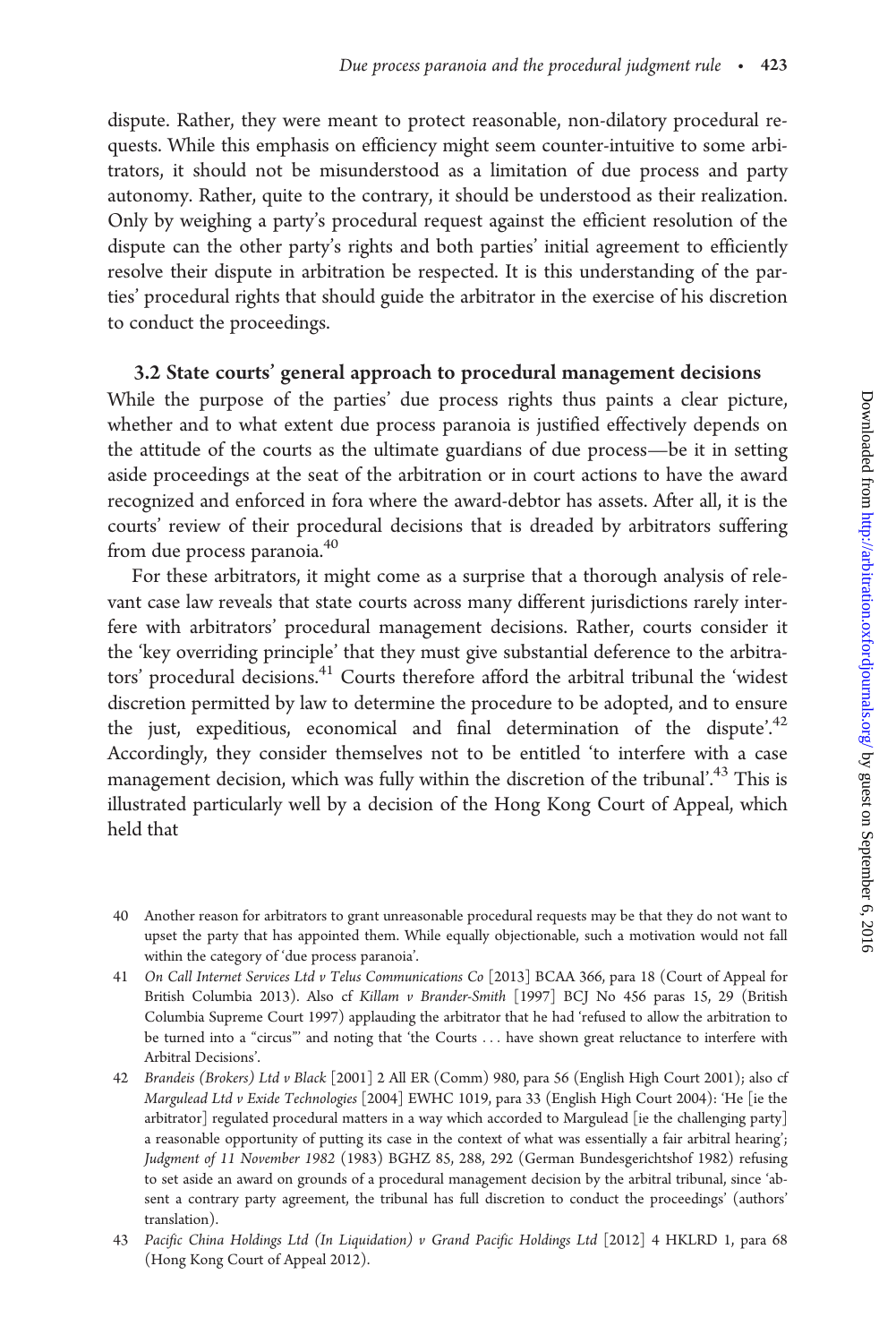full opportunity [of presenting one's case] cannot mean that a party is entitled to present any case it pleases, at any time it pleases, no matter how long the presentation should take. ... In the case of a late application, any opportunity afforded to one party must be balanced against the opportunity to the other. ... A party who has had a reasonable opportunity to present its case would rarely be able to establish that he has been denied due process.<sup>44</sup>

Indeed, the courts recognize the negative consequences due process paranoia may have on the arbitral process when holding that 'the right of each party to be heard does not mean that the Tribunal must "sacrifice all efficiency in order to accommodate unreasonable procedural demands by a party".<sup>45</sup> Domestic courts are thus well aware of the arbitrators' need to strike the delicate balance between due process and efficiency. As a result, they accept an arbitral tribunal's unreviewable decision-making prerogative when it comes to the determination of individual procedural situations. This deference to the arbitrator's discretion means that  $[i]$ t is not ground for intervention that the court considers that it might have done things differently.<sup>46</sup> Only if the court considers that things must have been done differently in order to safeguard the parties' rights, will it intervene. This, however, rarely happens in practice. In the experience of one accomplished practitioner, 'there has never been a single ICC case where the award was set aside because the time given to counsel had been limited, or the number of exchanges of briefs restricted'.<sup>47</sup>

As pointed out above,<sup>48</sup> these procedural management decisions need to be distinguished from decisions that ignore the parties' explicit procedural agreement, their arguments, or the evidence presented. Courts emphasize that the tribunal's discretion to conduct the proceedings does not justify ignoring the parties' explicit procedural agreement.<sup>49</sup> Likewise will a failure to properly consider the parties' arguments and to provide them with a chance to comment on the other party's case lead to the annulment of the award due to a violation of the parties' right to be heard.<sup>50</sup> In these

- 46 ABB AG v Hochtief Airport GmbH and Athens International Airport S.A. [2006] EWHC 388 (Comm) para 67 (English High Court 2006).
- 47 Serge Lazareff, 'International Arbitration: Towards a Common Procedural Approach' in Stefan N Frommel and Barry AK Rider (eds), Conflicting Legal Cultures in Commercial Arbitration: Old Issues and New Trends (Kluwer 1999) 35.
- 48 See Section 3.1.
- 49 Decision of 7 February 2011 [2013] SchiedsVZ 49, 56 (OLG Frankfurt 2011); Cat Charter LLC v Schurtenberger 646 F 3d 836, 843: 'arbitrators may exceed their power ... if they fail to comply with mutually agreed-upon contractual provisions in an agreement to arbitrate' (US Court of Appeals, 11th Cir 2011).
- 50 Decision of 9 February 2009, 4A\_400/2008 (2009) 27 ASA Bulletin 495 (Swiss Federal Tribunal 2009) setting aside an award because the tribunal had relied on a 'totally unexpected' legal argument, which neither party had made and the tribunal had not discussed with the parties; Overseas Mining Investments Ltd v Commercial Caribbean Niquel SA, Case No 10-23321, 29 June 2011 (French Cour de Cassation 2011) setting aside an award because the tribunal had based the award on a legal theory neither of the parties had argued; cf Pacol Ltd v Joint Stock Co Rossakhar [1999] 2 All ER 778 (Comm) (English High Court 1999) setting aside an award because the arbitral tribunal had denied liability, although the parties had jointly agreed that liability should be assumed, thus violating the parties' agreement and robbing the

<sup>44</sup> ibid, paras 95, 96, 105.

<sup>45</sup> Triulzi Cesare SRL v XinyiGroup (Glass) Co Ltd [2014] SGHC 220, para 151 (Singapore High Court 2014) citing Holtzmann and Neuhaus (n 30) 551.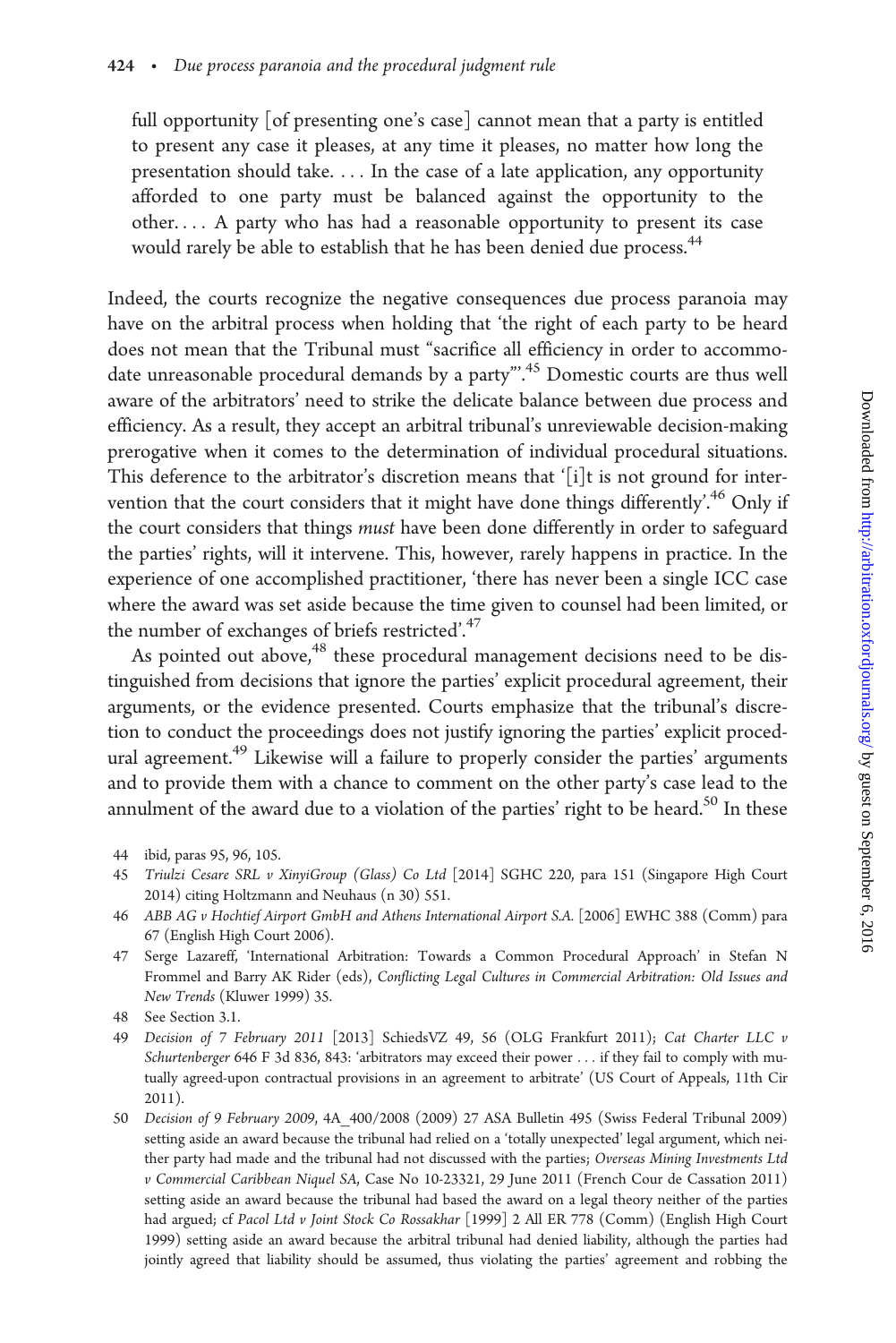cases, the tribunal's award amounts to a surprise decision, which almost always warrants the setting aside of the award due to a violation of the parties' due process rights. Conversely, procedural management decisions do not—they enjoy the courts' general deference and will usually not be second-guessed.

## 3.3 Case law regarding five scenarios in the 'grey zone'

This general deference to case management decisions by international arbitrators is also reflected in the courts' approach to dealing with specific procedural scenarios, such as those enumerated above.<sup>51</sup>

## 3.3.1 Requests for extension of a deadline

Sometimes parties request the extension of a deadline previously set in the procedural timetable. This puts the arbitrator in the difficult position of having to decide between sticking to the procedural timetable while risking that the party might argue a violation of its right to be heard and granting the request with the consequence of prolonged proceedings. Unless they qualify the request for extension as a clear dilatory tactic, most arbitrators tend to grant it.<sup>52</sup> Pertinent case law, however, provides that courts usually do not interfere if it is not entirely unreasonable to stick to the previously set timetable. One award was confirmed in which the tribunal had denied to extend a deadline for submission of an expert witness statement, since an extension would have conflicted with the procedural timetable.<sup>53</sup> In another case, the award was confirmed although the tribunal had refused to extend a time limit for respondent's submission, holding that it had received a reasonable opportunity to prepare its brief.<sup>54</sup> Thus, there is no reason for tribunals to be lenient on unreasonable requests for the extension of a deadline. Only if a party was reasonably unable to comply with the procedural timetable should the deadline be extended.

## 3.3.2 Submission of an unsolicited, but 'unavoidable' brief

Similar issues arise when parties submit a brief without being invited to do so by the arbitral tribunal, introducing completely new arguments or a new piece of evidence just before the oral hearing. The decision whether to admit such a brief into the record becomes particularly difficult if it is of material relevance to the outcome of the case. Nevertheless, ignoring the unsolicited brief will not lead to the annulment of the award. This is evidenced by the confirmation of an award in which the tribunal ignored a brief which claimant had submitted only three days prior to the hearing.<sup>55</sup>

claimant of a 'reasonable opportunity of making [the issue of liability] the subject of their submissions or the subject of evidence'.

<sup>51</sup> See Section 2.

<sup>52</sup> Lew, Mistelis and Kröll (n 19) para 21-64; Michael McIlwrath and John Savage, International Arbitration and Mediation: A Practical Guide (Kluwer 2010) para 5–137; Blackaby and others (n 19) 1.156.

<sup>53</sup> Triulzi Cesare SRL v XinyiGroup (Glass) Co Ltd [2014] SGHC 220, para 136 (Singapore High Court 2014) holding that 'the Tribunal had, within its case management discretion, acted fairly and was entitled to conclude that proper case management of the Arbitration required the April hearing to go ahead'.

<sup>54</sup> Judgment of 6 August 2008, (2009) XXXIV YB Comm Arb 522, 523 (OLG Dresden 2008).

<sup>55</sup> Judgment of 28 November 2008, (2009) XXXIV YB Comm Arb 536, 541 (OLG Hamm 2008).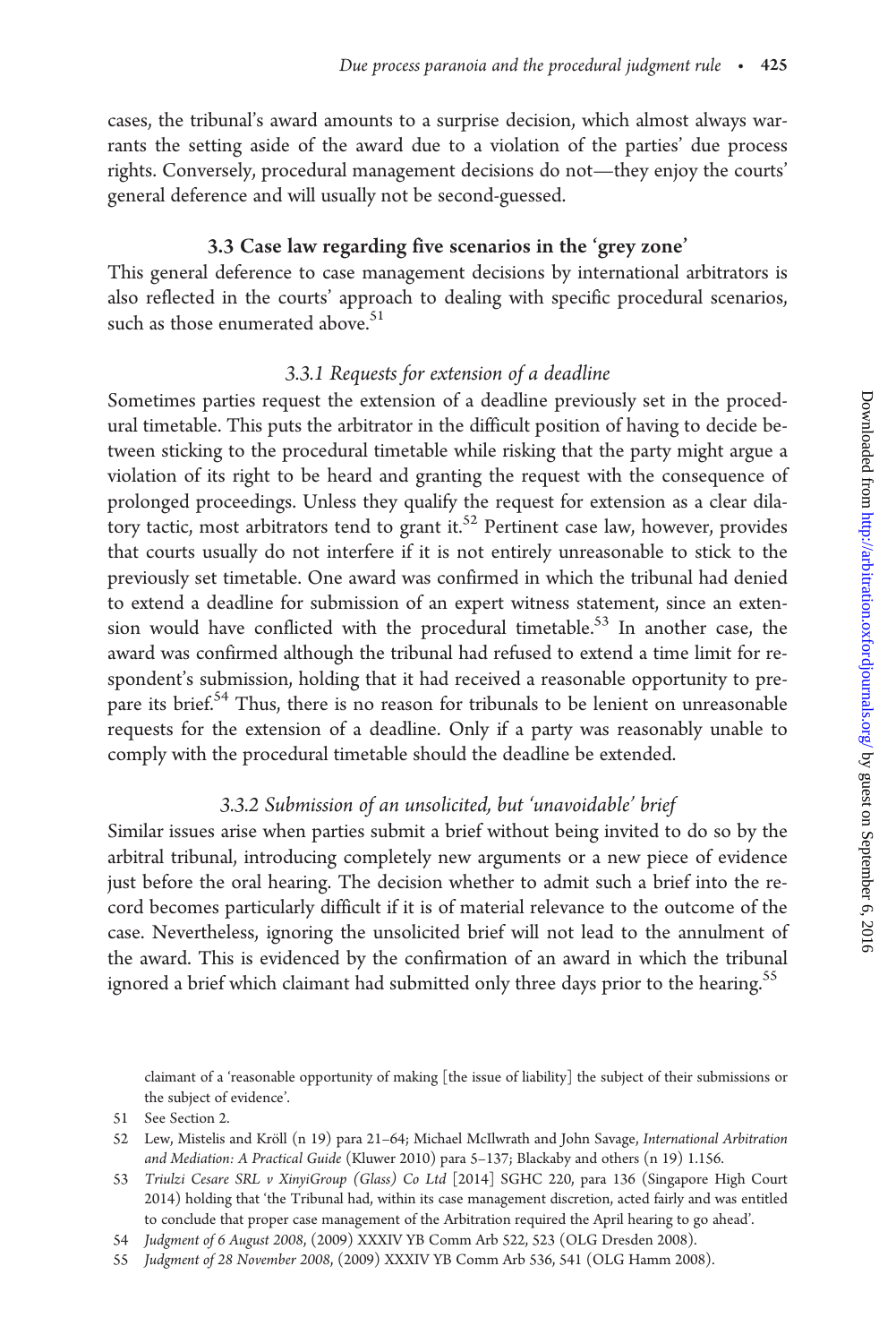#### 3.3.3 Submission of document(s) after a cut-off date

The issue becomes even more acute if parties submit new documents after a cut-off date. The danger some arbitrators see in excluding such evidence is that the submitting party might argue that it was unable to present its case. In light of the far-reaching discretion afforded to arbitrators in the taking of evidence, such fears prove unfounded. In a case in which one party had submitted additional legal authorities after a cut-off date, the tribunal's decision to exclude these authorities was considered a 'case management decision, which was fully within the discretion of the Tribunal to make<sup>556</sup> The same is true if evidence is requested too late from the other party, since 'the right to be heard ... is not violated when evidence was not requested in a timely manner'.57 Similarly, evidence submitted too late may be rejected if the submitting party does not furnish proof that the evidence 'for justifiable reasons could not have been submitted earlier'.<sup>58</sup>

Awards that were set aside in this scenario only concerned egregious cases in which the tribunal relied on evidence it had previously excluded as out-of-time and had not allowed the other party to address<sup>59</sup> or in which one party was not given any opportunity to reply to parts of the other party's submissions.<sup>60</sup> Such conduct is immediately striking as unreasonable and therefore not covered by the courts' general approach to defer to the arbitrators' exercise of their procedural discretion.

#### 3.3.4 Last minute introduction of new claims

Another situation the tribunal may find itself faced with is the last-minute introduction of a new claim. If it admits the claim without giving the other party sufficient opportunity to respond to this new claim there is an issue with the other party's right to be heard. If it denies the claim, the introducing party might argue a violation of its right to present its case. However, also in this scenario, courts will afford substantial deference to the arbitrator's decision on the admission or exclusion of new claims. One court has held that the 'arbitrators were well within the proper scope of their discretion in refusing to hear the new claim', when a party tried to amend its Statement of Claim without corroborating evidence $61$  or that the arbitrator was 'within the proper scope of its discretion in refusing to consider a counterclaim submitted only one week before the arbitration hearing'.<sup>62</sup> Even in a case where the tribunal had decided on a claim it allegedly should not have, did the court hold that 'courts defer to arbitral determinations in all but the most unusual circumstances'.63

- 56 Pacific China Holdings Ltd (In Liquidation) v Grand Pacific Holdings Ltd [2012] 4 HKLRD 1, para 68 (Hong Kong Court of Appeal 2012).
- 57 Judgment of 28 February 2013, 4A\_576/2012, para 4.2.2 (Swiss Federal Tribunal 2013). Also cf Judgment of 20 July 2011, 4A\_162/2011, para 2.1.2 (Swiss Federal Tribunal 2011) in which it was held that the right to present one's case only exists if evidence is offered 'in a timely manner'.
- 58 Judgment of 30 September 1999, (2006) XXXI YB Comm Arb 640, 647–8 (OLG Bremen 1999).
- 59 Société MORS v Société Supermarket Systems 1995 Rev arb 887 (Paris Cour d'appel 1991).
- 60 Société Fichtner GmbH & Co KG v Lksur SA, Case No 08/16276 of 17 December 2009 (Paris Cour d'appel 2009) reported in Jennifer Kirby and Denis Bensaude, 'A View From Paris — March 2010' (2010) 25 Mealey's Int'l Arb Rep 1, 10–1.
- 61 Grosso v Barney 2003 WL 22657305, para 7 (US District Court ED Pa 2003).
- 62 Peters Fabrics Inc v Jantzen Inc 582 F Supp 1287, 1292 (US District Court SDNY 1984).
- 63 Carte Blanche (Singapore) v Carte Blanche International 888 F 2d 260, 267 (US Court of Appeals, 2nd Cir 1989).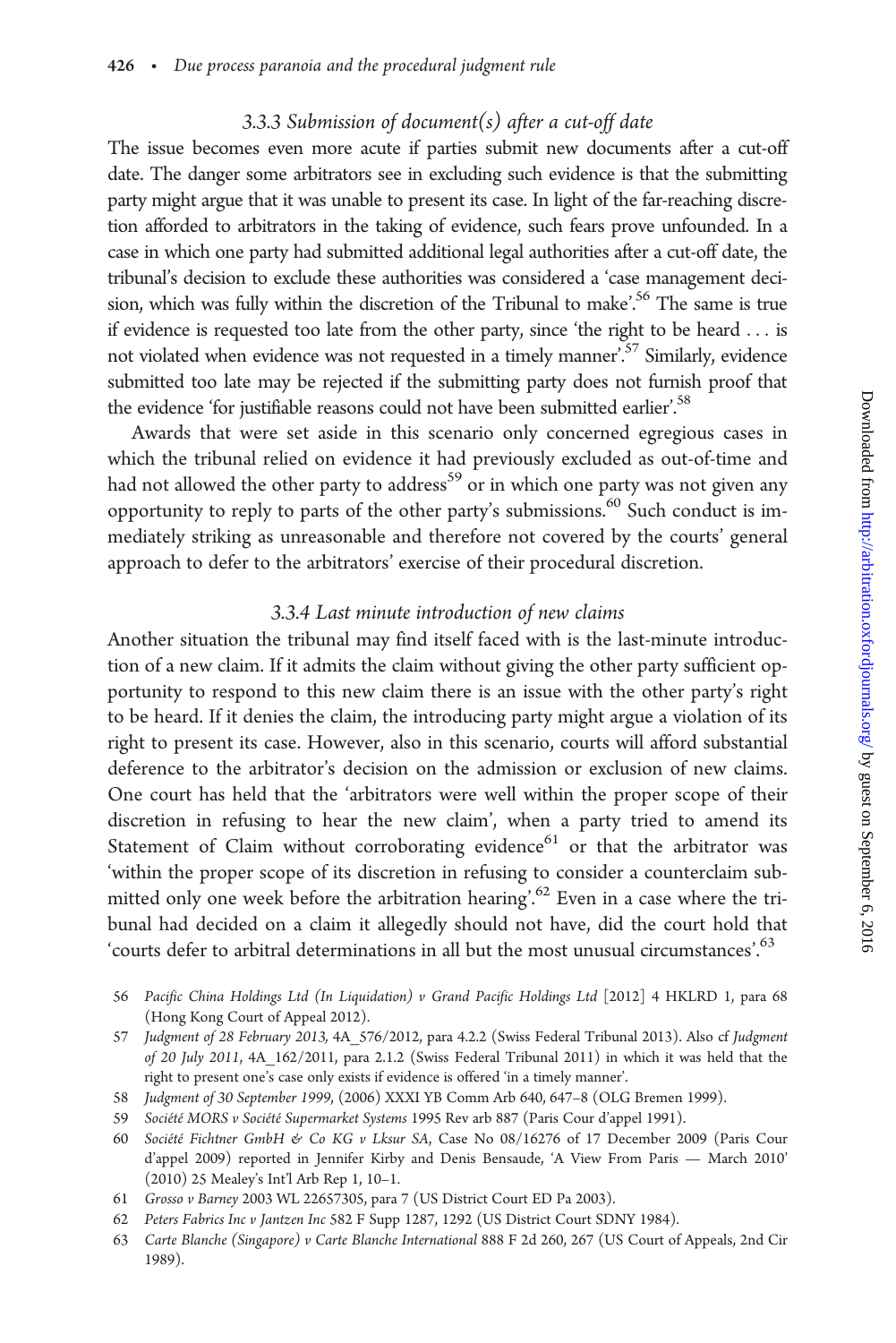#### 3.3.5 Requests for re-scheduling of a hearing 'at the eleventh hour'

Finally, the most prevalent scenario in case law is a procedural management decision in regard to a party's request to postpone an oral hearing immediately before the hearing was scheduled. In this scenario, problems regarding a party's right to be heard may arise if the tribunal refuses to re-schedule the hearing and the requesting party does not have sufficient time to prepare for it. However, case law proves that as long as there is any reasonable ground for the tribunal's decision on postponement the courts defer to the arbitrators' discretion and confirm the award.

In a case where the key witness had a long-standing prior commitment and still the tribunal refused to postpone the hearing without giving any grounds, the court held that the tribunal may legitimately 'have decided that the proceedings had already been protracted so long as to violate the policy of expeditious handling of such disputes'.<sup>64</sup> In another case, the tribunal had considered a postponement unnecessary in the circumstances of the case and the court held that there was 'nothing ... which establishes or even suggests that ... the arbiters' decision to deny the two continuances rose to the level of misconduct'.<sup>65</sup>

Other cases involve changes of counsel immediately prior to the hearing. In a case where this happened nine days before the hearing, the court held that 'the appellant has not done everything within its power to retain new counsel to represent it at the oral hearing' and thus confirmed the award.<sup>66</sup> In another case the tribunal had refused to postpone a hearing after respondent's lead counsel had become unavailable for personal reasons. The court confirmed the award, holding that 'the test is whether the decision to refuse an adjournment was "so far removed from what could reasonably be expected of the arbitral process that it must be rectified"' and that 'an adjournment would have caused an unnecessary wastage of costs'.<sup>67</sup>

This reasonableness test was also applied in a case where the tribunal had refused to postpone the hearing, after one party had asked for a continuance only four days before the hearing but had been silent for nine months prior to that. The court held that '[w]here there is a reasonable basis for the arbitrator's decision not to grant a postponement, courts are reluctant to interfere with the arbitration award on the ground of misconduct'.<sup>68</sup>

Still, there are instances in which courts have annulled awards due to a scheduling decision by the arbitral tribunal. These decisions also turn on the question of the reasonableness to refuse postponement of the hearing. In one case, the court considered it unreasonable that the tribunal had refused to postpone a hearing even though such

- 64 Schmidt v Finberg 942 F 2d 1571, 1574 (US Court of Appeals, 11th Cir 1991).
- 65 Dealer Computer Services, Inc v Dale Spradley Motors, Inc 2012 WL 72284, para 3ff (US District Court, ED Mich 2012).
- 66 Judgment of 24 November 1988 reported by Jens Bredow [1989] EWiR 311, 312 (German Bundesgerichtshof 1988, authors' translation).
- 67 ASM Shipping Ltd of India v TTMI Ltd of England [2005] EWHC 2238 (Comm), para 38 (English High Court 2005). Also cf Judgment of 31 March 2005, 3 Ob 35/05a (Austrian Oberster Gerichtshof 2005) in which an award was confirmed although one party was forced to change counsel immediately before the hearing. The court held that the party 'was in no way prevented from asserting any remedies' (authors' translation).
- 68 PT Reasuransi Umum Indonesia v Evanston Ins Co, XIX YB Comm Arb 788, 790 (US District Court, SDNY 1992).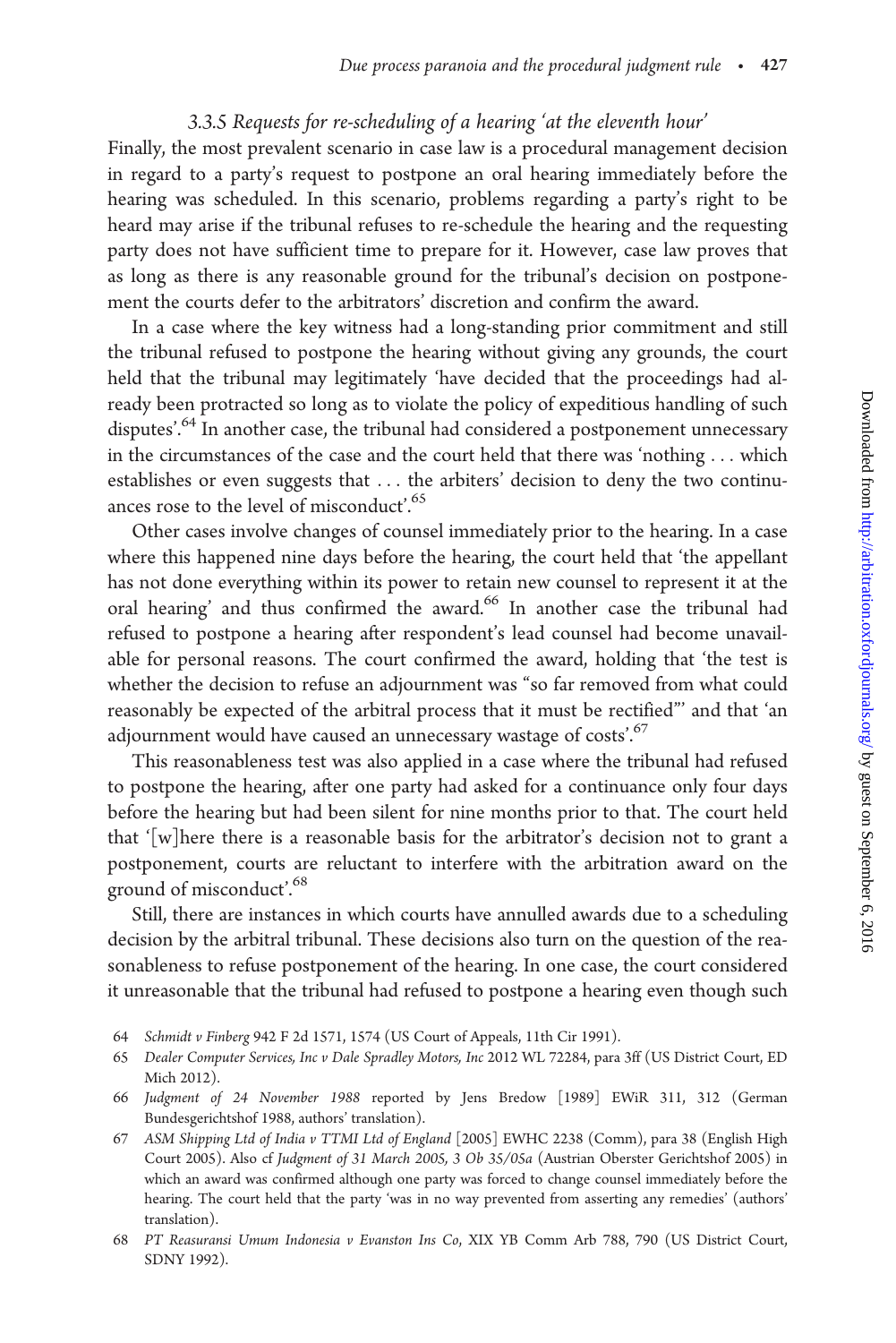a postponement would have allowed one party to adduce crucial proof for its case. The court held that 'the arbitrators' conclusions clearly were less informed without the [crucial proof] in the record. So much so, that the arbitration award must be vacated'.<sup>69</sup> Similarly, an award was annulled after the arbitrator had refused to postpone the hearing when the 'crucial' witness became ill. The court held that the arbitrator 'should have been required to exercise his discretion in favor of [the party relying on the witness]<sup>'.70</sup> In a different case, an award was denied enforcement because the arbitrator had rejected one party's request to postpone the oral hearing as it did not have sufficient funds to afford legal representation and required more time to retain counsel. The court considered that the arbitrator's decision was 'against the requirement that [each party] be given a "reasonable opportunity" to be present at the arbitration, with its advisers'.<sup>71</sup> This reasonable opportunity to be present at the hearing was also the reason to refuse enforcement of an award that was rendered although due to an earthquake one party did not have enough time to prepare for the hearing. The court held that '[i]t is commonly known that the earthquake of 1980 caused so many ... inconveniences ... that the population was not able for a long time to attend to everyday business'.<sup>72</sup> Thus, awards are only set aside due to a postponement decisions, if this effectively robs a party of any reasonable opportunity to present its case, eg in a situation of 'procedural force majeure'.

#### 3.4 Result: the 'Procedural Judgment Rule'

This review of relevant case law reveals that in terms of procedural management decisions due process paranoia is unjustified. Regardless of how arbitrators decide a delicate case management situation, ie whether they give in to pressure from the parties or whether they retain a firm hand, the reviewing state court will, but in the most unusual of circumstances, defer to their procedural discretion and not vacate the award. From the reviewed case law derives the general rule that state courts do not interfere with international arbitrators' procedural management decisions. By reference to the discretion afforded to directors in running a corporation, $73$  this rule may be referred to as the Procedural Judgment Rule. Under the Procedural Judgment Rule, a court will not second-guess an arbitrator's exercise of his procedural judgment, if his decision is grounded in a bona fide assessment of the case and is reasonable under the circumstances. The Rule creates a safe harbour for international arbitrators' procedural management decisions that courts will not penetrate.

- 69 Naing International Enterprises, Ltd v Ellsworth Associates, Inc 961 F Supp 1, 5 (US District Court, DC 1997).
- 70 Allendale Nursing Home Inc v Local 1115 Joint Board 377 F Supp 1208, 1214 (US District Court, SDNY 1974).
- 71 Coromandel Land Trust Ltd v MilkT Invs Ltd, 28 May 2009, CIV-2009-419-000232, para 40 (High Court of Hamilton 2009).
- 72 Bauer & Graubmann OHG v Fratelli Cerrone Alfredo e Raffaele, (1985) X YB Comm Arb 460, 461 (Naples Court of Appeal 1982).

73 In corporate law, the business judgment rule protects directors of a company from liability for business decisions if they 'were made in good faith, with due care and within the directors' or officers' authority', Bryan A Garner and Henry Campbell Black (eds), Black's Law Dictionary (10th edn, Thomson Reuters 2014) 240.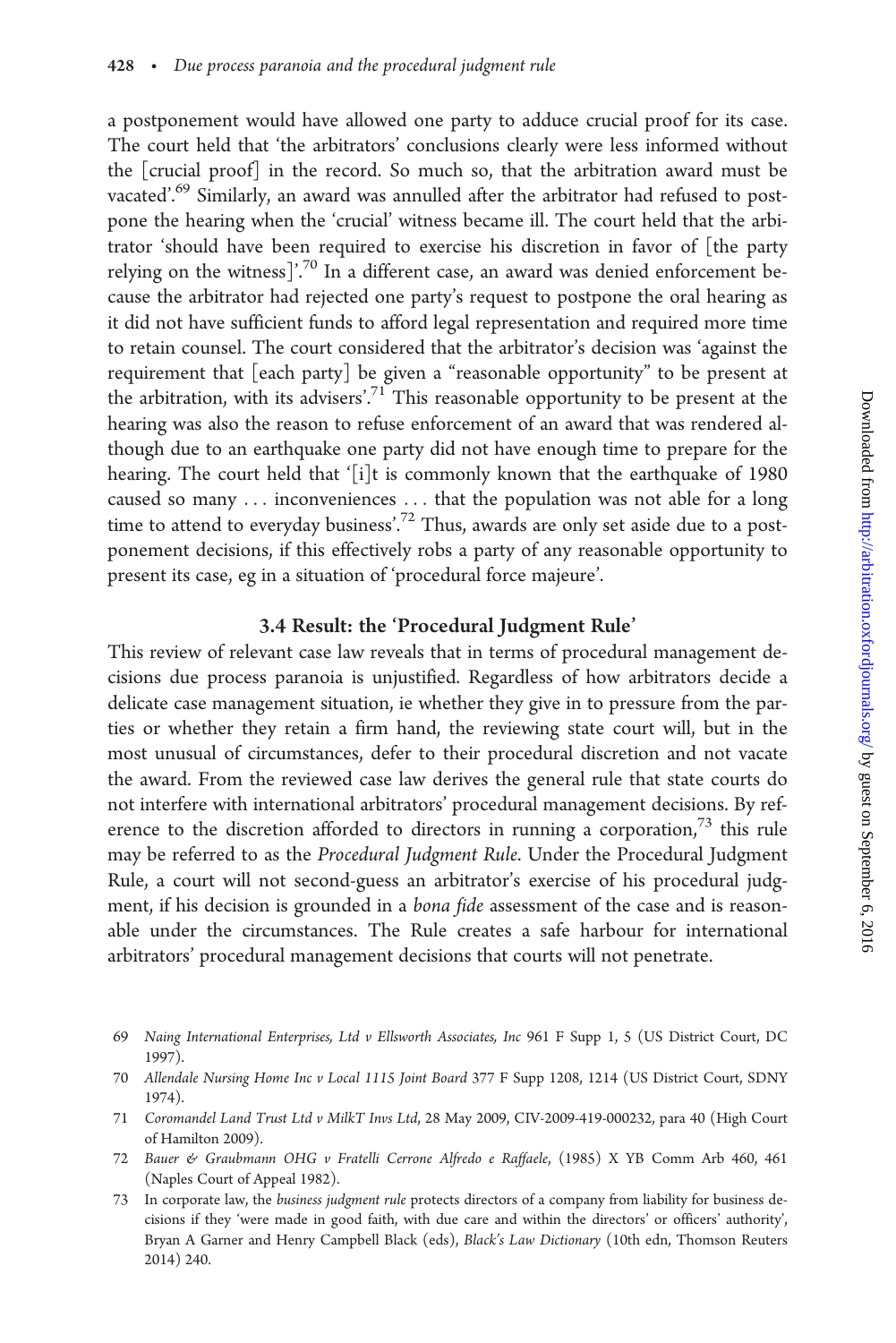This result is qualified in two regards. First, the Procedural Judgment Rule only applies to procedural management decisions as indicated above.<sup>74</sup> It does not protect an arbitral tribunal's decision to disregard the parties' procedural agreements, substantive arguments or evidence it had previously admitted. Second, in exceptional cases courts will also interfere where a line is crossed and a tribunal's procedural management decision amounts to a violation of the parties' due process rights. The decisive question underlying most of the reviewed cases is whether the arbitrators' procedural decision was 'reasonable' in the circumstances of the case. While under the Procedural Judgment Rule it is first and foremost for the arbitrators to determine what is 'reasonable', in reviewing this decision the courts adopt their own reasonableness test. The relevant circumstance they consider in this test is whether in light of the arbitrators' prerogative to conduct the proceedings there was a serious violation of a party's right resulting in a blatant case of refusal of due process by the tribunal, which amounts to a clear misuse of its procedural discretion. The above cases indicate that the threshold for there to be such a severe infringement is high. Only evident violations will be strong enough to surmount the interest in efficient proceedings and carve out an exception to the Procedural Judgment Rule.

In conclusion, overcoming due process paranoia by exercising procedural discretion usually does not lead to an annulment or denial of enforcement of the award. As long as the exercise of discretion is reasonable and based on objective grounds, courts adhere to the Procedural Judgment Rule and provide a safe harbour for procedural decision-making by international arbitrators.

## 4. THE 'COURAGEOUS TRIBUNAL': MAKING EFFICIENT USE OF PROCEDURAL DISCRETION

The Procedural Judgment Rule implies that international arbitrators have no reason to fear domestic courts' ex post review of their procedural management decisions. However, to accommodate the users' wish for streamlined proceedings, the mere awareness of the safe harbour that the Procedural Judgment Rule provides is not enough. Rather, international arbitrators must also make efficient use of the procedural discretion it entails. The last part of the present contribution thus focuses on techniques to streamline the proceedings while at the same time preserving the parties' due process rights.

Streamlining the proceedings requires a balancing between the predictability and flexibility of the process. In this balancing process the arbitral tribunal may consider four core principles that serve as a general framework for any procedural management decision: transparency, proactivity, interactivity, and proportionality. What these principles entail and how they may be implemented into the arbitral process to tackle individual problems in the arbitration shall be addressed in the following.<sup>75</sup>

<sup>74</sup> See Section 3.1 and Section 2 (i)–(v).

<sup>75</sup> These techniques have been discussed and developed at the Vienna Arbitration Days 2016: The Road to Predictability in International Arbitration. A detailed report on this discussion is forthcoming as Klaus Peter Berger and Innhwa Kwon, 'Streamlining of the Proceedings and Early Evaluation' in Austrian Yearbook on International Arbitration 2017 (Manz 2017, forthcoming).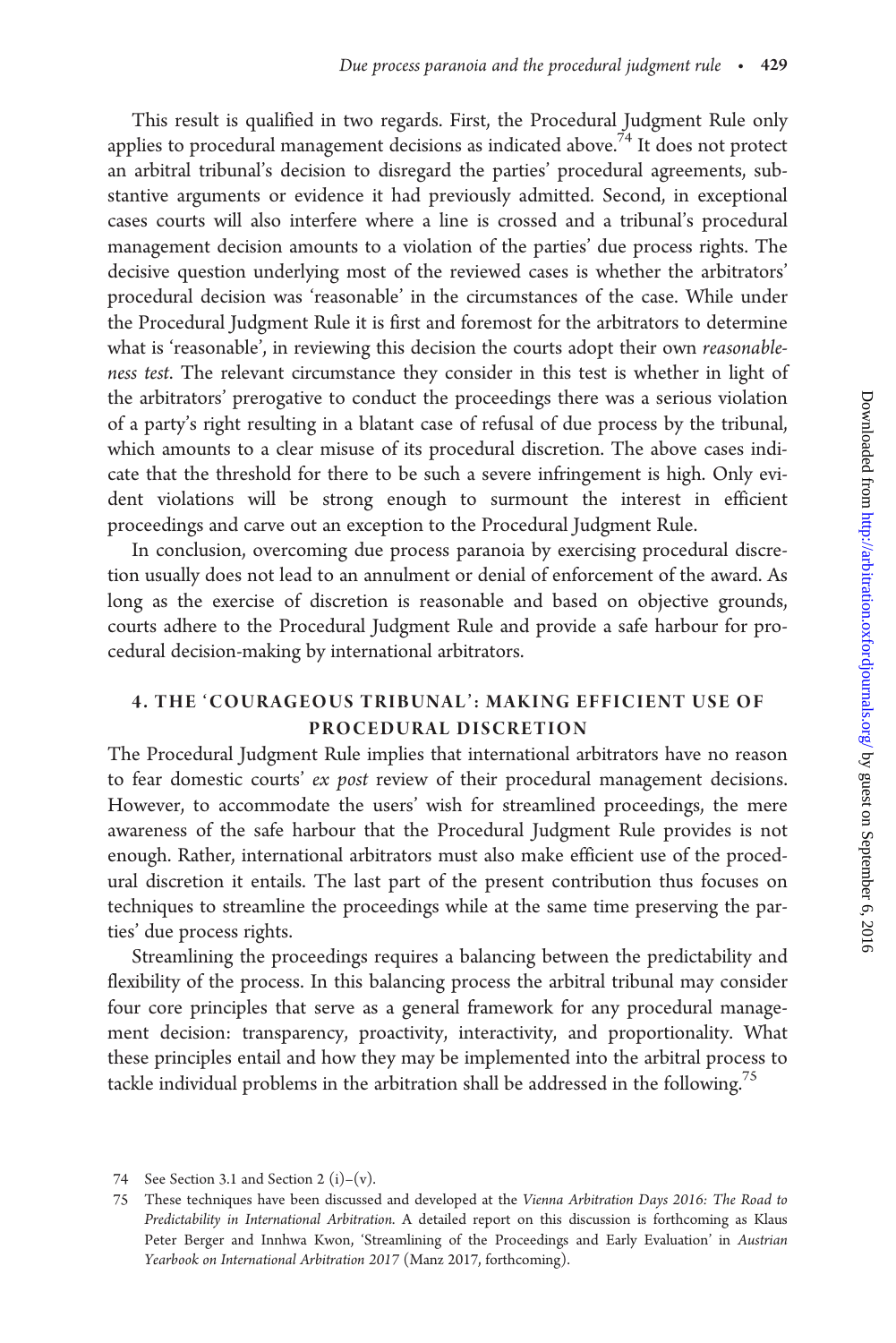#### 4.1 Transparency

Efficiency requires cooperation which in turn requires mutual trust between the parties and their counsel on one side and the members of the arbitral tribunal on the other. In order to create such mutual trust, early transparency of the process is of key importance. Such trust fosters the parties' active participation, enabling the tribunal to tailor the proceedings in a way that suits their needs. In particular, creating such transparency early in the process reduces the likelihood of surprises during the proceedings. In an atmosphere where the rules of the game are clear and unequivocal from the outset—also and in particular with respect to the tribunal's general attitude towards dilatory or unreasonable conduct of the parties—the exercise of the tribunal's procedural discretion in response to such conduct will most likely be met with less resistance from the parties than in arbitrations in which it remains unclear how the tribunal will make use of its discretion.<sup>76</sup>

The crucial basis for the practical implementation of this principle is an unequivocal statement in the case-management conference. The tribunal should make it very clear to the parties early in the process that it intends to adopt a hands-on approach in the conduct of the proceedings, eg with respect to duplicative advocacy or delaying tactics. This statement should then be transcribed into clear rules in the PO1 or Terms of Reference.

Another important tool for achieving early transparency and trust between all stakeholders is to encourage party representatives to attend the case management conference. Indeed, a basic prerequisite for streamlining the proceedings is the parties' willingness to accept the intrinsic value of streamlined proceedings from the very outset—later they may be more swayed by the particular procedural situation and what the best move to win will be. In accordance with the policy underlying Article 24 (4) sentence 3 ICC Rules 2012, it makes sense for the arbitral tribunal to ensure that party representatives, eg managers and/or in-house counsel, are present at the first and at any subsequent interim case management conferences. This puts the arbitral tribunal in a position to explain the value of streamlined proceedings, and the ways and means to achieve them, directly to the party representatives, rather than having to rely on counsel conveying this message to their clients.

The attendance of party representatives at the case management conference might even trigger a healthy educational process within the company concerned. Inhouse lawyers of this company (provided they are sufficiently familiar with alternative dispute resolution) would have to explain to their non-lawyer management the essential characteristics and intrinsic values of the arbitral process as a viable alternative to court litigation. Such a process may result in greater acceptance of arbitration by these managers and might, in the end, even enhance chances that they accept arbitration not only as the preferred dispute resolution method, but also as a tool to achieve a settlement of their dispute.<sup>77</sup>

- 76 Böckstiegel (n 19) 118-9; Klaus Reichert, 'The Organizational Meeting' in Lawrence W Newman and Richard D Hill (eds), Leading Arbitrator's Guide to International Arbitration (3rd edn, Juris 2014) 415.
- 77 On the arbitral tribunal's role in promoting settlements see Hilmar Raeschke-Kessler, 'Making Arbitration More Efficient: Settlement Initiatives by the Arbitral Tribunal' [2002] Int'l Bus L 158; Christian Bühring-Uhle, Gabriele Scherer and Lars Kirchhoff, 'The Arbitrator as Mediator' in Christopher R Drahozal and Richard W Naimark (eds), Towards a Science of International Arbitration: Collected Empirical Research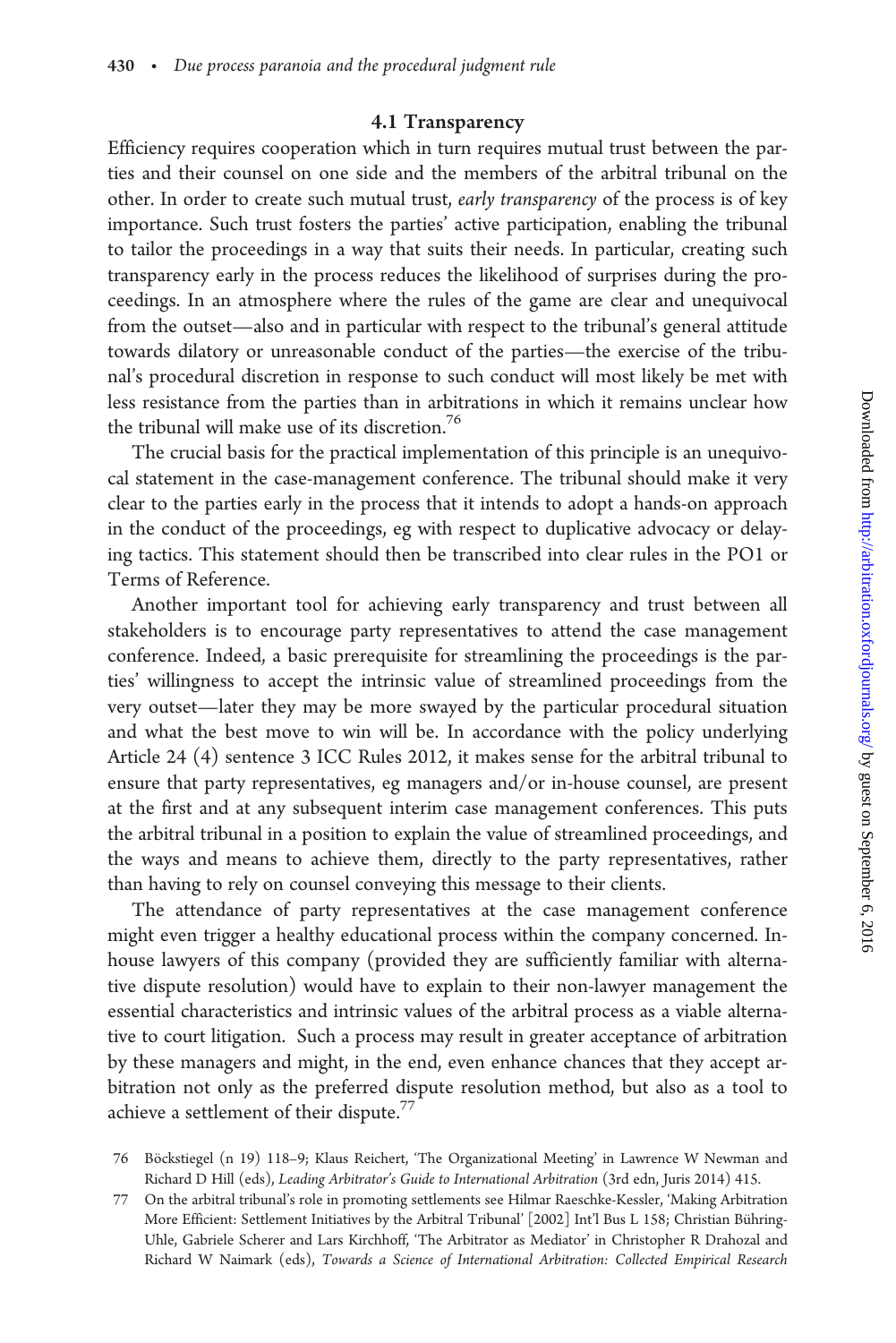## 4.2 Proactivity

After setting the stage in a transparent manner, streamlining the proceedings requires a *proactive* tribunal. Proactivity refers to the arbitrator's task of 'taking charge and staving in charge of the arbitral process'.<sup>78</sup>

# 4.2.1 Taking charge of the process

A basic prerequisite for taking charge is that, from the outset of the proceedings, all members of the tribunal are familiar with the case file. This enables them to swiftly and competently react to any procedural questions or requests from the parties, rather than letting the case run its course without a certain direction. Even more so, it makes sense to actively seek the parties' input on the relevant issues of the case in order to be able to accordingly tailor the process. For this, an 'early evaluation' of the case together with the parties has proved useful. Article 2 (3) of the International Bar Association's Rules on the Taking of Evidence in International Arbitration (IBA Rules) provides for two separate techniques for such an early evaluation:

The Arbitral Tribunal is encouraged to identify to the Parties, as soon as it considers it to be appropriate, any issues:

(a) that the Arbitral Tribunal may regard as relevant to the case and material to its outcome; and/or

(b) for which a preliminary determination may be appropriate.79

Such measures help to address the concern by some users that relatively straightforward disputes sometimes turn into large and complicated proceedings because rather than addressing the key issues of the case head-on, the arbitral tribunal has let the dispute develop into an unstructured exchange of arguments.<sup>80</sup> If the tribunal, together with the parties, examines the issues more fully at the outset of the proceedings, everybody will focus on these issues more readily, thus leading to a 'narrower, quicker and hence cheaper process'.<sup>81</sup>

## 4.2.2 Staying in charge of the process

Staying in charge of the process will require the tribunal to make use of the procedural management tools which it has at its disposal.<sup>82</sup> While most arbitral rules only re-state the broad procedural discretion afforded to arbitrators under national

(Kluwer 2005); Bernd Ehle, 'The Arbitrator as a Settlement Facilitator' in Olivier Caprasse (ed), Walking a Thin Line: What an Arbitrator Can Do, Must Do or Must Not Do (Bruylant 2010); Klaus Peter Berger, 'Promoting Settlements in Arbitration: Is the "German Approach" Really Incompatible with the Role of the Arbitrator?' (2016) 9 NY Disp Res L 46.

<sup>78</sup> Aksen (n 6) 13.

<sup>79</sup> Similar provisions are found in art 19.2 LCIA Rules 2014 and art 20 (3) ICDR Rules 2014.

<sup>80</sup> McIlwrath and Schroeder (n 1) 8; cf Queen Mary University and White & Case, '2012 International Arbitration Survey: Current and Preferred Practices in the Arbitral Process' 13 <[http://www.arbitration.](http://www.arbitration.qmul.ac.uk/docs/164483.pdf) [qmul.ac.uk/docs/164483.pdf](http://www.arbitration.qmul.ac.uk/docs/164483.pdf)> accessed 19 June 2016; Christopher Newmark, 'Controlling Time and Costs in Arbitration' in Lawrence W Newman and Richard D Hill (eds), Leading Arbitrator's Guide to International Arbitration (3rd edn, Juris 2014) 493–4.

<sup>81</sup> Newmark (n 80) 495.

<sup>82</sup> Kopecký and Pernt (n 4).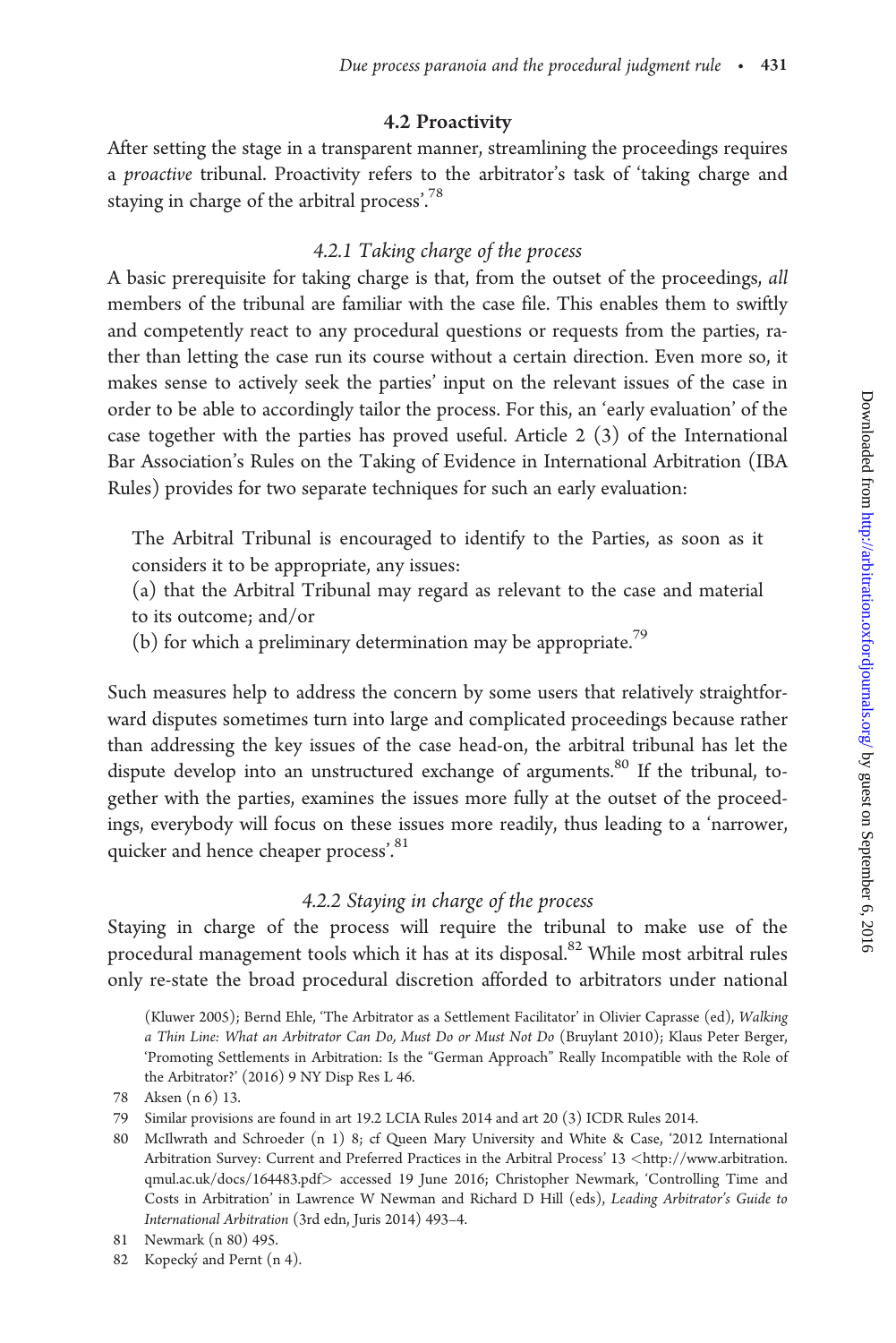laws,<sup>83</sup> some rules contain specific mechanisms to deal with delicate procedural situations and achieve streamlined proceedings. Some interviewees of the 2015 Survey have complained, however, that these tools are often not used effectively. It was suggested that rather than there being a 'lack of effective sanctions during the arbitral process', the issue is more a 'lack of effective use of sanctions' by the arbitrators.<sup>84</sup>

Indeed, there are some rules that are meant to provide for efficient case management, even at the expense of limiting the parties' right to agree on specific issues of procedure. For example, Article 17 (2) sentence 2 UNCITRAL Arbitration Rules 2010 provides that the arbitral tribunal 'may, at any time, after inviting the parties to express their views, extend or abridge any period of time prescribed under these Rules or agreed by the parties'. Thus, in the limited aspect of timing issues, the arbitral tribunal is not bound by the parties' agreement but may, having heard the parties' positions, exercise its own discretion over the parties' agreement.<sup>85</sup> Similarly, Article 22.1 (ii) LCIA Rules 2014 allows the tribunal to act even upon its own initiative, ie in the absence of a request from a party. Article 22.1 (b) of the previous version of the LCIA Rules had contained a similar provision. While under the 1998 version, the power of the tribunal was always subject to contrary agreement by the parties in writing, under the 2014 version, the parties may no longer contract out of the powers granted to the tribunal under the article. This change is characterized as 'shift[ing] the balance of power' from the parties to the tribunal.<sup>86</sup> This shift is ultimately based on the agreement of the parties to arbitrate under the LCIA Rules, which is why the leading commentary on the Rules states that, in light of the change from the 1998 to the 2014 Rules, 'parties will want to consider this carefully before agreeing to the LCIA Rules'.<sup>87</sup>

A number of other arbitration laws and rules provide similar case management tools.88 Arbitral tribunals are encouraged to actively look for these tools in the applicable law and should, in the interest of furthering the efficiency of the proceedings, not hesitate to make use of them. At the same time, the absence of such specific tools usually does not mean that international arbitrators cannot conduct the arbitration proactively. Rather, all of their procedural management decisions are protected under the Procedural Judgment Rule.<sup>89</sup> Insofar, a main purpose of specific tools in arbitral rules is to make the parties aware of the arbitrators' inherent procedural management powers.

Another essential and much-discussed technique for conducting the arbitration proactively and thus ensuring efficient case management is the use of cost sanctions which the tribunal can impose on a party in case of unreasonable procedural behaviour.<sup>90</sup> Such unreasonable behaviour may relate to excessive reliance on legal

86 Scherer, Richman and Gerbay (n 3) 245.

89 See Section 3.4.

<sup>83</sup> cf n 19.

<sup>84</sup> Queen Mary University and White & Case (n 22) 10 (emphasis added).

<sup>85</sup> cf David D Caron and Lee Caplan, The UNCITRAL Arbitration Rules: A Commentary (2nd edn, OUP 2013) 48.

<sup>87</sup> ibid 246.

<sup>88</sup> See, eg art 1036 (3) and art 1029 (5) Dutch Code of Civil Procedure; s 24.2 DIS Arbitration Rules 1998.

<sup>90</sup> cf Lew, Mistelis and Kröll (n 19) para 24–82; ICC Commission on Arbitration (n 3) 85; Wilske (n 13) 327–8; Fry, Greenberg and Mazza (n 3) para 3–1488; Born (n 21) 3098–9 with reference to arbitral awards in which this approach was followed.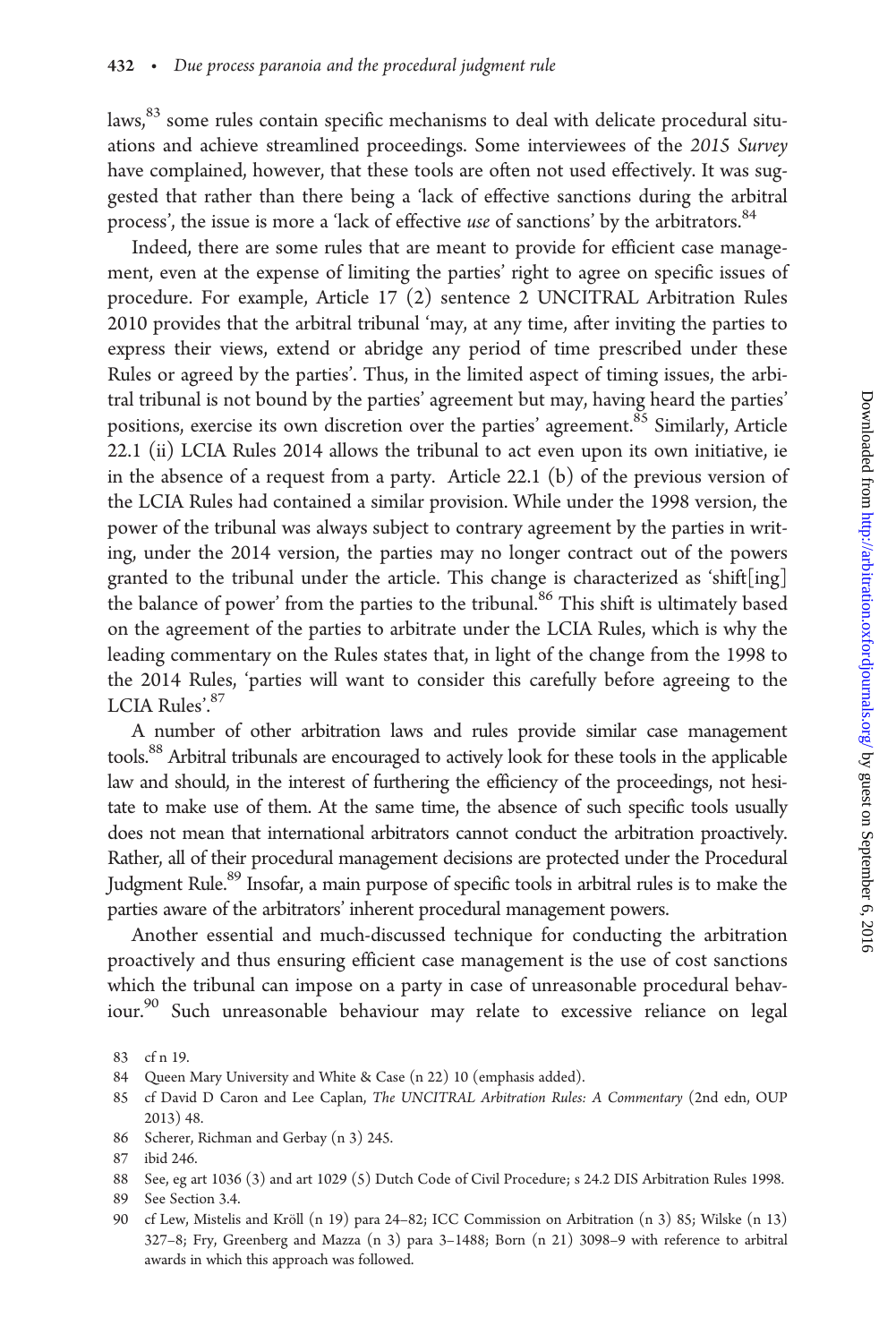arguments, excessive cross-examination or procedural moves which can clearly be qualified as dilatory tactics. The 2015 ICC Arbitration Commission Report on Decisions on Costs in Arbitration is designed specifically to assist arbitrators in using the allocation of costs between the parties as a means to 'effectively control time and costs' and to assist them in 'creating fair, well-managed proceedings matching users' expectations'.<sup>91</sup> In this context, the *Report* emphasizes the benefits of cost decisions and sanctions as a means for effective case management.<sup>92</sup> This ties in with the findings of the second edition of the Commission's Report on Techniques for Controlling Time and Cost in Arbitration in which the Commission emphasized the value of 'informing the parties at the outset of the arbitration (eg at the case management conference) that [the tribunal] intends to take into account the manner in which each party has conducted the proceedings and to sanction any unreasonable behavior when deciding on costs'.<sup>93</sup> Such costs decisions may be taken in the final award or in interim awards as a means of 'sanctioning improper behavior, including where it is not efficient or reasonable'.<sup>94</sup>

The IBA Rules provide for similar techniques to ensure the efficiency of the proceedings. Article 9 (7) IBA Rules provides that:

If the Arbitral Tribunal determines that a Party has failed to conduct itself in good faith in the taking of evidence, the Arbitral Tribunal may ... take such failure into account in its assignment of the costs of the arbitration.

Thus, informing the parties in the case management conference that the tribunal reserves the right to take adverse cost decisions in order to sanction unreasonable procedural behaviour will deter them from dilatory tactics or at least not unduly burden the other party, which has acted economically, with the costs incurred in dealing with the first party's dilatory tactics.

### 4.3 Interactivity

Ensuring that the proceedings remain streamlined and focused on the key issues throughout the arbitration requires continued interactivity between the tribunal and the parties or their counsel. A particularly important area in which there may be room for improvement is that tribunals sometimes do not pay enough attention to the parties' requests for relief or to certain factual or legal issues presented by the parties during the written phase of the arbitration.<sup>95</sup> One way of ensuring such continued interactivity is by scheduling interim case review meetings throughout the proceedings in order to give the parties a continued opportunity to re-evaluate the crucial aspects of the case.<sup>96</sup> If this approach is adopted, however, it should be

<sup>91</sup> ICC Commission Report, 'Decisions on Costs in International Arbitration' [2015] ICC Disp Res Bull 1, 3, para 7.

<sup>92</sup> ibid 6, para 28.

<sup>93</sup> ICC Commission Report (n 4) 15, para 82.

<sup>94</sup> ICC Commission Report (n 91) 7, para 29.

<sup>95</sup> Newmark (n 80) 493–5.

<sup>96</sup> An example for an early oral meeting is the 'Kaplan Opening', see Neil Kaplan, 'If It Ain't Broke, Don't Change It' [2014] SchiedsVZ 278, 279–80.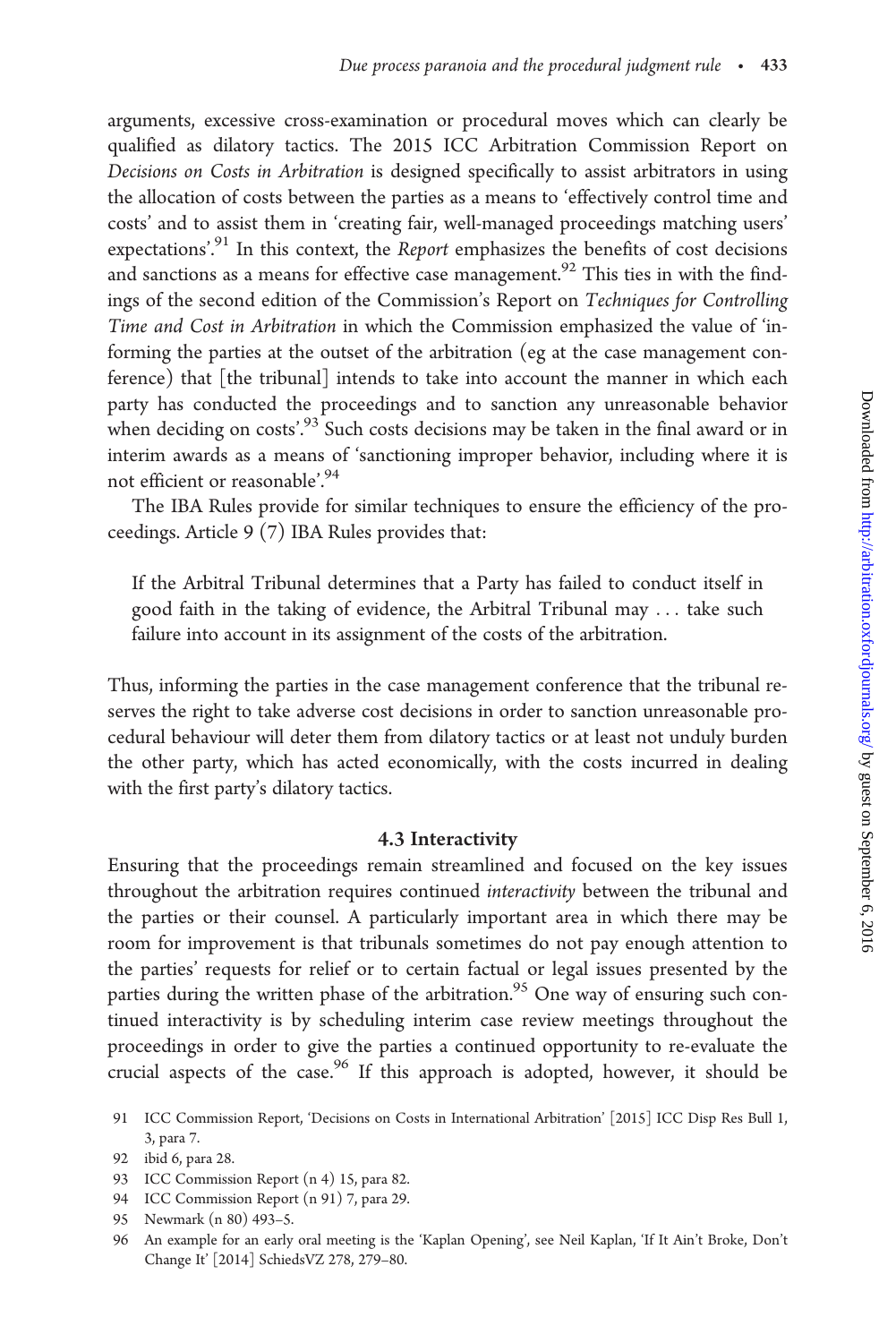ensured that the parties, eager not to lose tactical advantages, do not convert these meetings into a 'real' full-fledged hearing. This would result in prolonged rather than streamlined proceedings.

The importance of interactivity also applies to the interaction within the tribunal.<sup>97</sup> In this regard, a continuing dialogue between all members of the tribunal is essential. A practical implementation would be the 'Reed Retreat', ie the early inclusion of a fixed date into the timetable of the arbitration at which the arbitrators meet in person and discuss the legal and factual issues at stake, perhaps with a view to prepare questions for the parties to be answered in the next round of briefs or at the oral hearing.<sup>98</sup> In any case, a continuing dialogue throughout the arbitration will not only be beneficial for the final deliberations, 'but also for shaping the process to be the most appropriate for the case'.<sup>99</sup>

#### 4.4 Proportionality

Regarding all of these different case management techniques one final word of caution is in order. While these techniques are highly beneficial to the efficient streamlining of the proceedings, they are all subject to the principle of proportionality. The principle of proportionality requires that the tribunal remains flexible when considering how the proceedings should best be conducted. In light of diverging sizes and complexities of different cases as well as the particular nature of the legal and factual issues at stake, there is no 'one size fits all' approach. Rather, when considering specific case management techniques, the tribunal should always ensure 'appropriate proportionality [of its case management measures] to the complexity and value of the case'.<sup>100</sup>

## 5. CONCLUSION

The 2015 Survey has revealed the strong wish of many participants in the arbitral process that arbitrators should be willing to decisively manage proceedings. This demand is neither new, nor surprising, nor unrealistic. It is not new because it is consistent with the finding of a previous survey that arbitrators with a proactive case management style are preferred to those with a reactive style.<sup>101</sup> It is not surprising because a hands-on approach helps to save time and costs—currently the major concern of the users of arbitration. It is not unrealistic because in regard to their procedural management decisions arbitrators are protected by the Procedural Judgment Rule, leaving them no reason to succumb to due process paranoia.

101 Queen Mary University and White & Case, '2010 International Arbitration Survey: Choices in International Arbitration' 26 <<http://www.arbitration.qmul.ac.uk/docs/123290.pdf>> accessed 19 June 2016.

<sup>97</sup> Böckstiegel (n 19) 117-8; Vidak-Gojkovic, Greenwood and McIlwrath (n 1) 65.

<sup>98</sup> Lucy Reed, 'The 2013 Hong Kong International Arbitration Centre Kaplan Lecture: Arbitral Decision-Making: Art, Science or Sport?' (2013) 30 J Int'l Arb 85, 96.

<sup>99</sup> David W Rivkin, 'Form of Deliberations' in Bernhard Berger and Michael E Schneider (eds), Inside the Black Box: How Arbitral Tribunals Operate and Reach Their Decisions (Juris 2014) 21; cf Berger (n 3) para 27–7.

<sup>100</sup> Fry, Greenberg and Mazza (n 3) para 3–796; cf Reichert (n 76) 405.